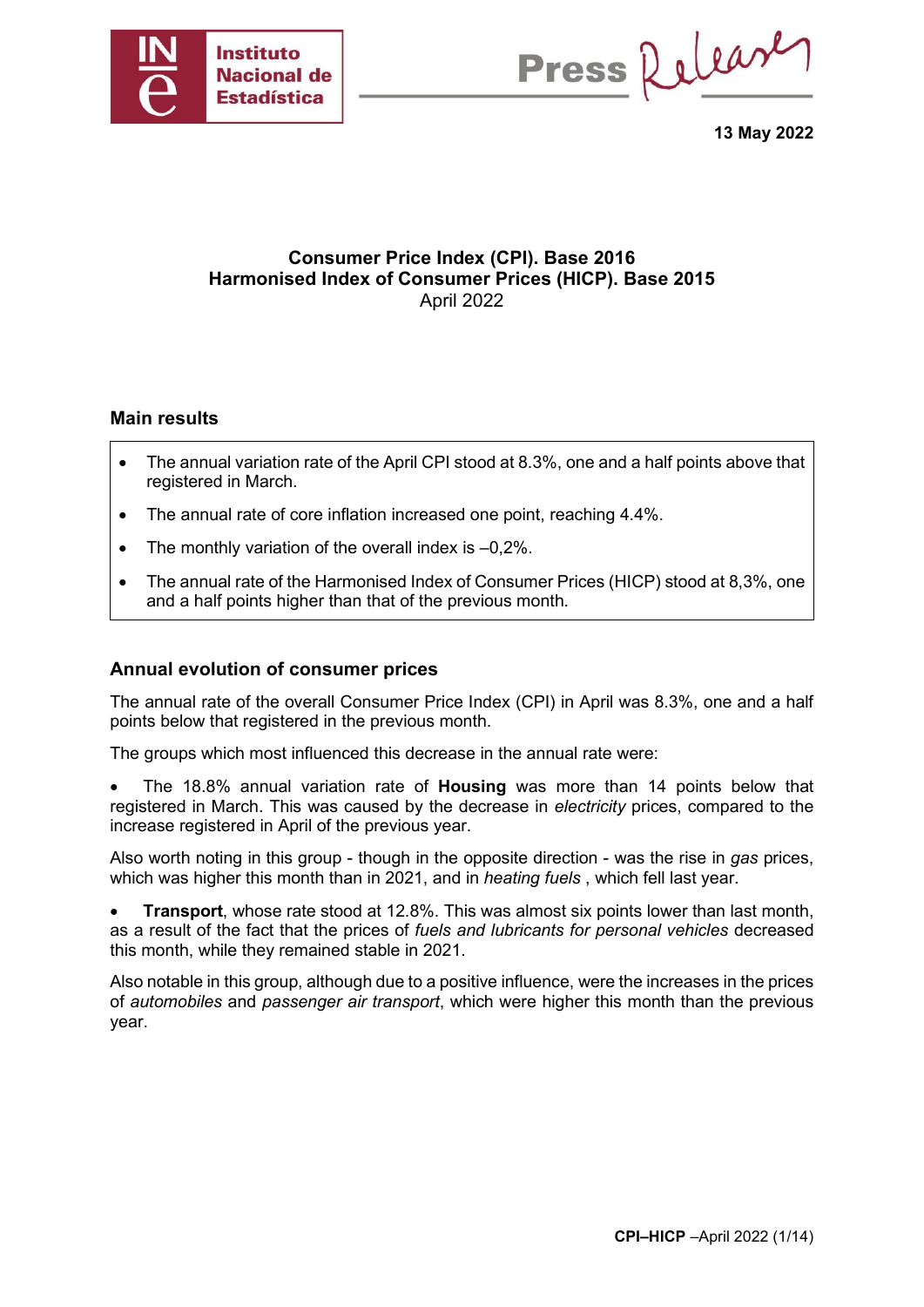On the other hand, the groups with the most positive influence were:

Press Relear

• **Food and non-alcoholic beverages**, whose variation increased by more than three points, up to 10.1%, due to general increases in most components. Among them, the increases in the prices of *Meat*, *Bread and cereals*, *Vegetables* and *Milk, cheese and eggs* stood out, being higher this month than in April of the previous year.

• **Hotels, cafes and restaurants** had a rate of 5.8%, almost one and a half points more than in March. This was due to the fact that the prices *of Accommodation services* and *Restaurants, cafes and the like* increased more this month than they did in 2021.

**Leisure and culture**, whose annual variation increased by almost two points to reach 2.9%. This was the result of an increase in the prices of *Package holidays*, which fell last year.



#### **Contribution of groups to the annual rate of the CPI**

The annual variation rate of core inflation (general index excluding unprocessed food and energy products) increased one point, to 4.4%. This is the highest rate since December 1995, placing the difference with the overall CPI at almost four points.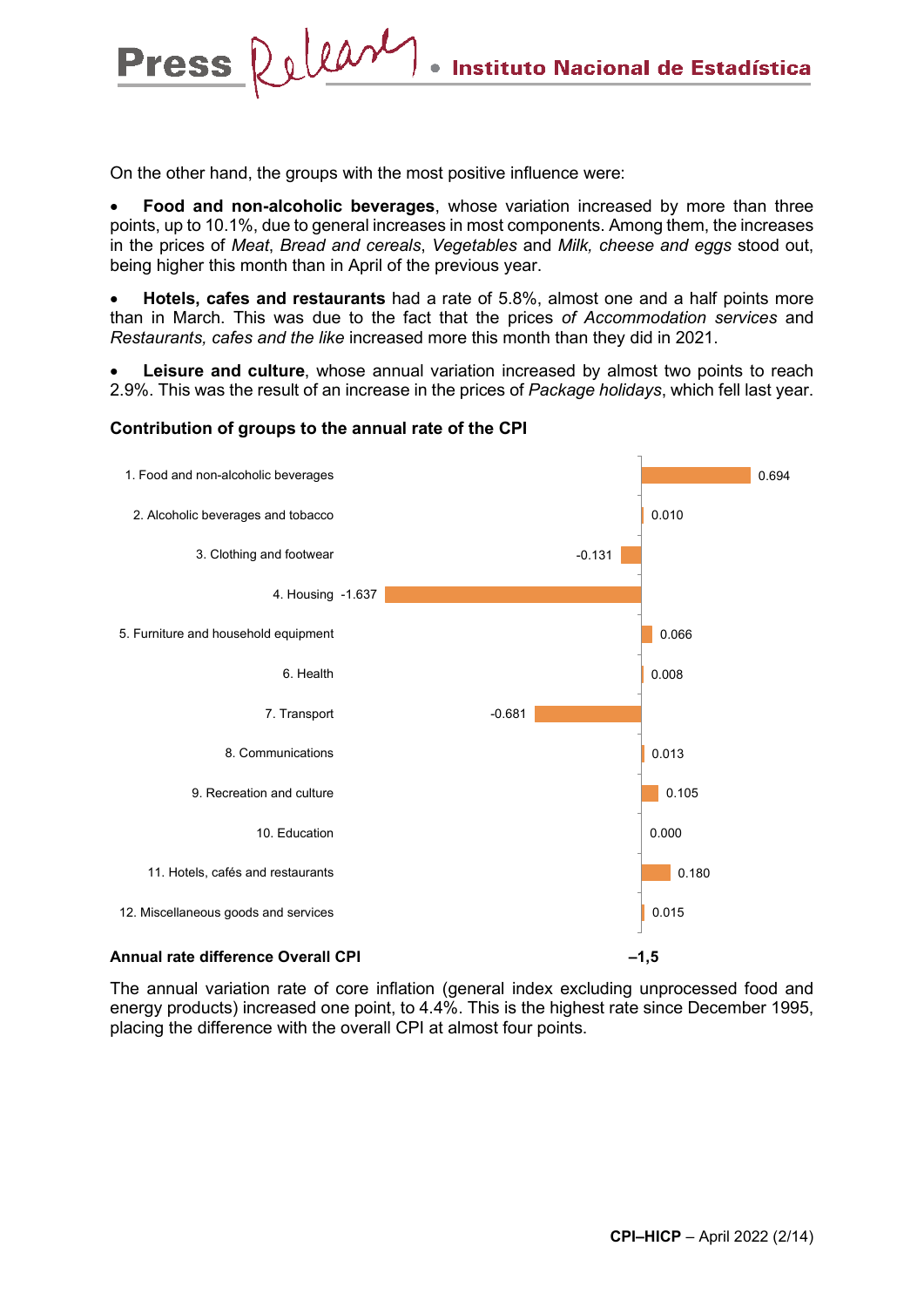Press Relear Instituto Nacional de Estadística

**Annual CPI Rate**

Overall and core index. Percentage



### **Monthly evolution of consumer prices**

In April, the monthly variation of the overall IPC was –0.2%.



#### **Monthly CPI Rate General index. Percentage**

The groups with a negative monthly contribution to the CPI monthly rate were:

• **Housing**, with a variation of –7.7% and a contribution of –1.168, as a result of the decrease in electricity prices*.*

The rise in the prices of *gas* and *heating fuels* should also be noted, albeit in the opposite direction.

**Transport**, with a rate of  $-4.8\%$ , which contributes  $-0.673$ , is caused by a decline in the prices of *fuels and lubricants for personal transport equipment*.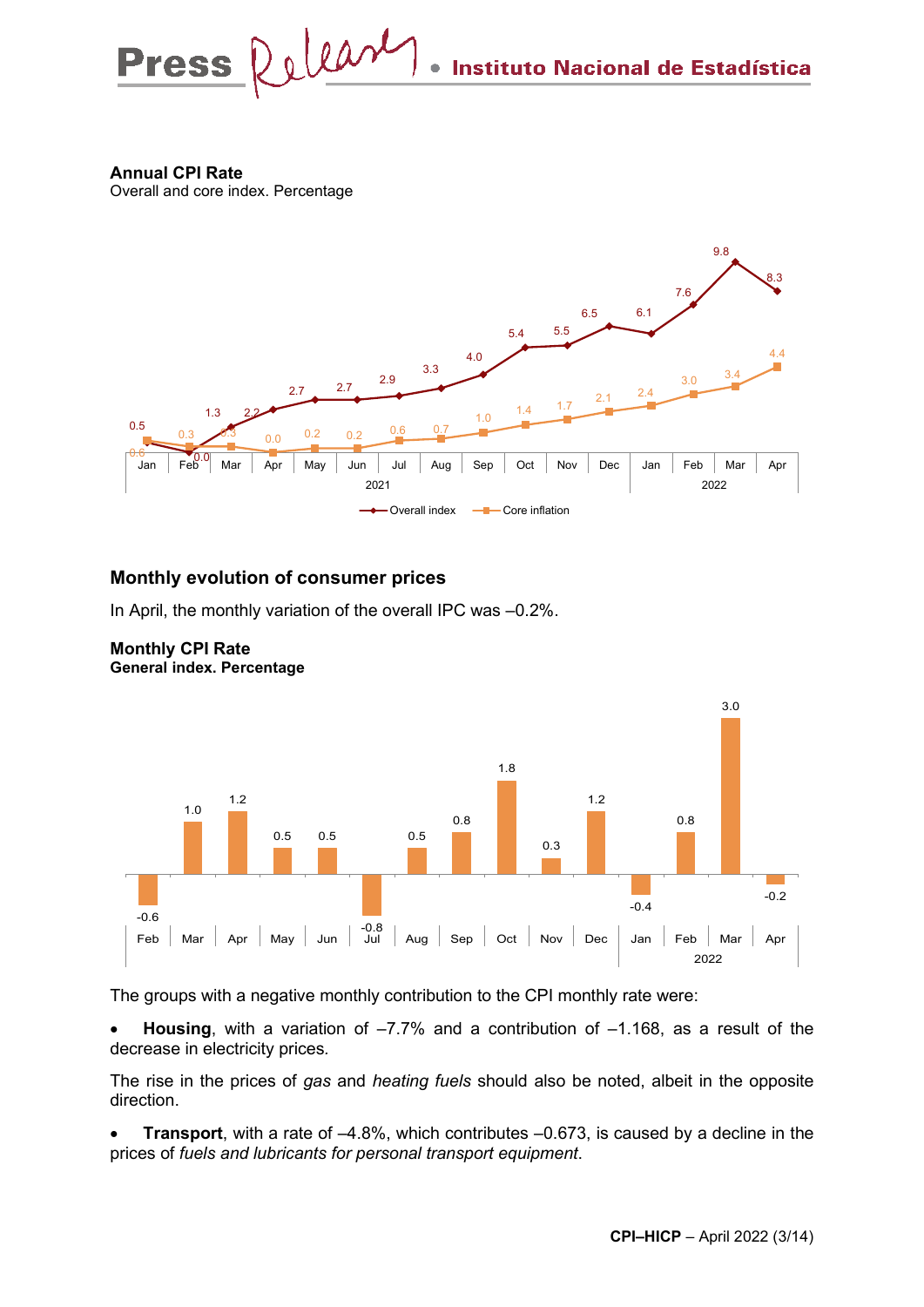In a positive direction, this group is also influenced by the rise in the prices of *Motor cars*, *Passenger air transport* and the *Maintenance and repair of personal transport equipment*.

Press Release

On the other hand, among the groups with the greatest monthly positive contribution, worth noting were:

• **Food and non-alcoholic beverages**, which showed a variation rate of 3.4%. This was due to general price increases in most of its components. Among them, those of *Meat, Vegetables, Bread and cereals, Oils and fats,* and *Milk, cheese and eggs* stand out. The contribution of this group to the overall index was 0.764.

• Clothing and footwear, with a rate of 8.5%, and a contribution of 0.441, which reflects the behaviour of prices for the new spring-summer season.

• **Hotels, cafés and restaurants**, whose variation of 1.7% is due to the increase in the prices of *Accommodation services* and *Restaurants, cafés and the like*. Its contribution to the overall index was 0.214.

• **Leisure and culture**, with a variation of –1.5% and a contribution of 0.094,, mainly due to the increase in the prices of *package holidays*.

A more detailed analysis shows the divisions that had the greatest contribution to the monthly CPI change during April.

| <b>Classes</b>                  | $(\%)$ | <b>Monthly rate Contribution</b> |
|---------------------------------|--------|----------------------------------|
| <b>Food products</b>            |        |                                  |
| Meat                            | 3.6    | 0,195                            |
| Vegetables                      | 7.7    | 0.188                            |
| <b>Bread and cereals</b>        | 4.4    | 0.139                            |
| Oils and fats                   | 15.6   | 0,095                            |
| Milk, cheese and eggs           | 3.4    | 0,092                            |
| Fish and seafood                | 1.6    | 0,045                            |
| <b>Other classes</b>            |        |                                  |
| Garments                        | 9.4    | 0,360                            |
| Accommodation services          | 11.7   | 0,125                            |
| Restaurants, cafés and the like | 0.8    | 0,088                            |
| Gas                             | 5.4    | 0,088                            |
| Shoes and other footwear        | 5.9    | 0,076                            |
| Package holidays                | 10.7   | 0,066                            |
| Liquid fuels                    | 6.0    | 0,054                            |
| Non-durable household goods     | 2.6    | 0,039                            |
| Automobiles                     | 1.0    | 0,029                            |

#### **Classes with the greatest positive contribution to the CPI monthly rate**

#### **Classes with the greatest negative contribution to the monthly rate of CPI**

| <b>Classes</b>                                        | (%)     | <b>Monthly rate Contribution</b> |
|-------------------------------------------------------|---------|----------------------------------|
| <b>Food products</b>                                  |         |                                  |
| Fruit                                                 | $-1.4$  | $-0.031$                         |
| <b>Other classes</b>                                  |         |                                  |
| Electricity                                           | $-26.9$ | $-1,332$                         |
| Fuels and lubricants for personal transport equipment | $-10.8$ | $-0.737$                         |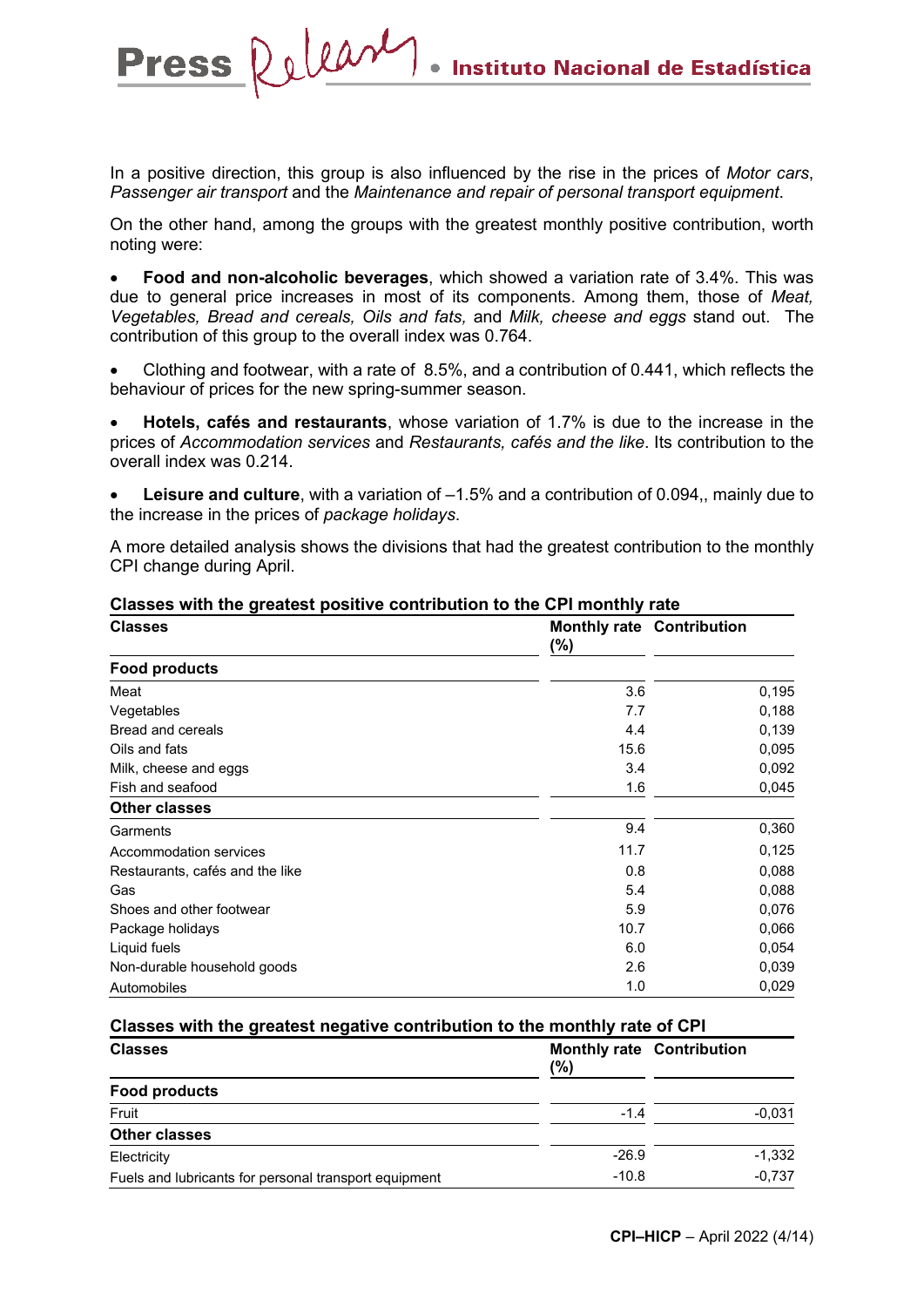#### **Results by Autonomous Communities. Annual variation rates**

The annual rate of the CPI decreased in April compared to March in all the Autonomous Communities.

The greatest decreases, of almost two points, took place in Comunitat Valenciana, Región de Murcia, and La Rioja.

For its part, Comunidad Foral de Navarra registered the lowest increase in its annual rate, with a decrease of 1.1 points.

#### **Annual rates of CPI**

Autonomous Communities and Cities. Percentage

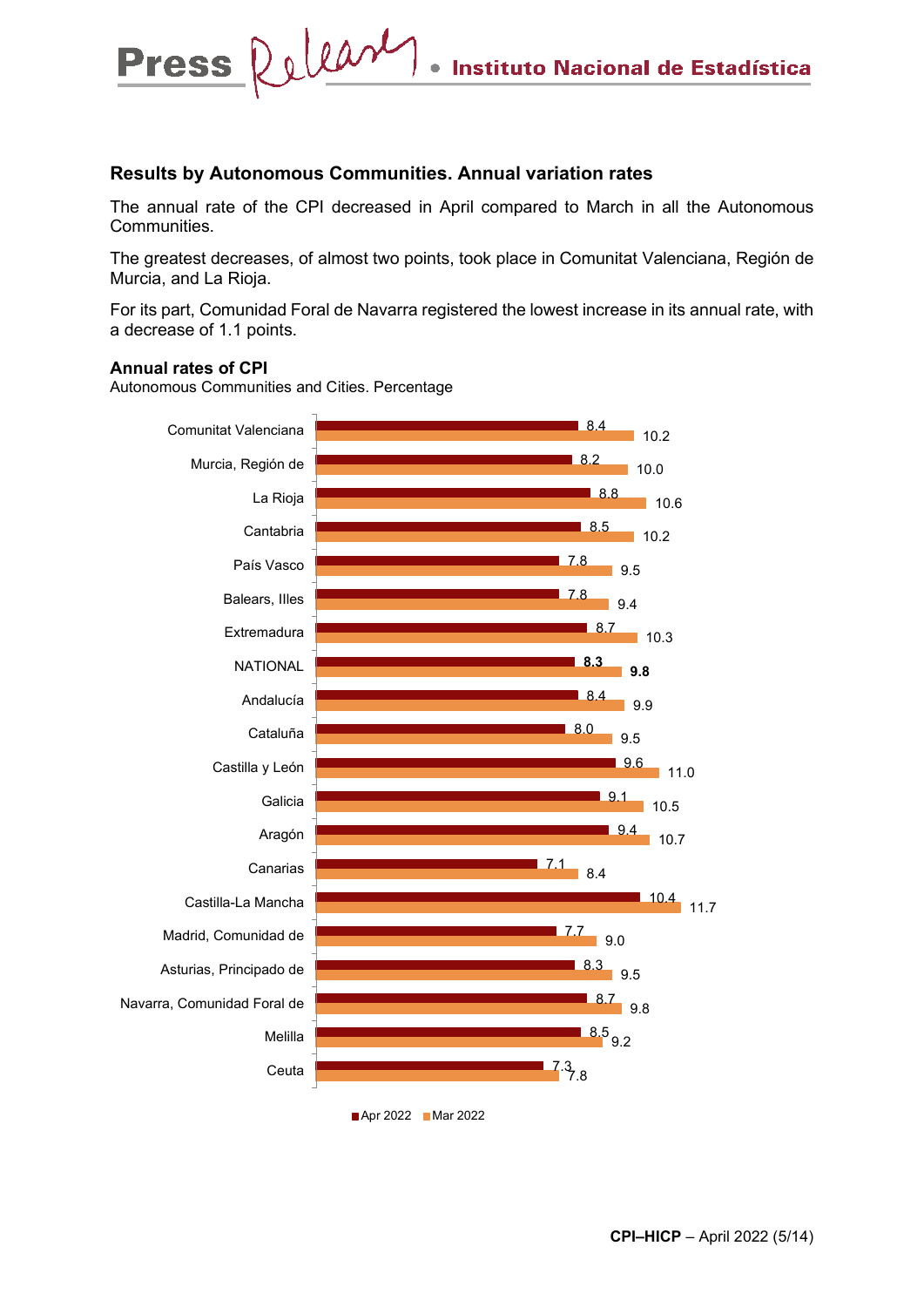

#### **Harmonised Index of Consumer Prices (HICP)**

In April, the annual variation rate of the HICP stood at 8.3%, one and half percentage point below that registered in the previous month.

The monthly variation of the HICP was –0.3%.

#### **Annual HICP Evolution. Base 2015**

General rate Spain and Monetary Union1



 $1$  The latest data from the Monetary Union refers to the flash estimate

### **Consumer Price Index at Constant Taxes**

In April, the annual variation rate of the Consumer Price Index at Constant Taxes (CPI-CT) stood at 9.3%, one point above that recorded by the general CPI.

The monthly change of CPI-CT was –0.2%.

In turn, the HICP at Constant Taxes (HICP-CT) registered an annual rate of 9.2%, nine tenths more than that of the HICP.

The monthly variation rate of the HICP-CT was 0.3%.

#### **Data Review and Update**

The data published today is final and is not subject to further revision. All results are available on INEBase.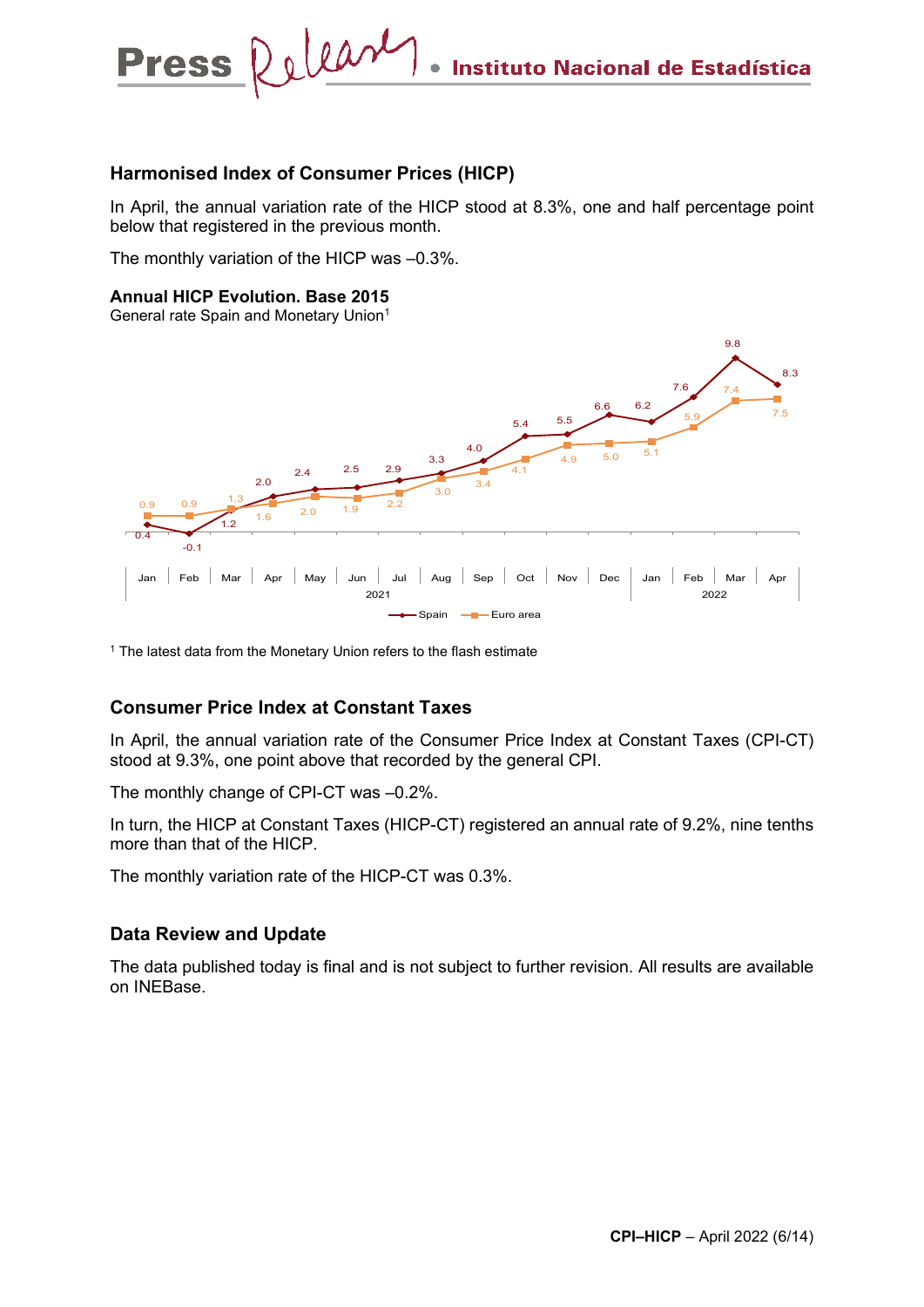# **Methodological note**

The **Consumer Price Index (CPI)** is a short-term indicator that measures the evolution of the prices of consumer goods and services acquired by households resident in Spain.

On the other hand, the Harmonized Index of Consumer Prices (HICP) is an indicator whose objective is to provide a common inflation measure that allows international comparisons.

**Type of survey:** continuous monthly survey.

**Base period:** 2021 (CPI) and 2015 (HICP).

**Reference period for the weightings:** year prior to the present year.

**Sample of municipalities:** 177.

**Number of products:** 462 (CPI) and 461 (HICP), for traditional collection, and 493 for scanner data.

**Number of observations:** Approximately 210,000 monthly prices.

**Functional classification:** ECOICOP.

**General calculation method:** Laspeyres' Chain Index.

**Collection method:** interviewing agents in establishments, *data scanner* and centralized collection for special items.

For more information, the methodology of both indicators can be consulted in the following link:

[https://ine.es/metodologia/t25/principales\\_caracteristicas\\_base\\_2021.pdf](https://ine.es/metodologia/t25/principales_caracteristicas_base_2021.pdf)

The CPI standardised methodological report on:

<http://www.ine.es/dynt3/metadatos/en/RespuestaDatos.html?oe=30138>

And the HICP standardised methodological report on:

<http://www.ine.es/dynt3/metadatos/en/RespuestaDatos.html?oe=30180>

INE statistics are produced in accordance with the Code of Good Practice for European Statistics, which is the basis for the institution's quality policy and strategy. For more information see the section on [Quality at INE and the Code of Best Practices](https://www.ine.es/ss/Satellite?L=es_ES&c=Page&cid=1259943453642&p=1259943453642&pagename=MetodologiaYEstandares/INELayout) on the INE website.

For further information see INEbase: www.ine.es/en/ Twitter: @es\_ine

All press releases at: **www.ine.es/prensa/prensa\_en.htm**

Press office: Telephone numbers: (+34) 91 583 93 63 /94 08 – **gprensa@ine.es Information Area:** Telephone number: (+34) 91 583 91 00 – **www.ine.es/infoine/?L=1**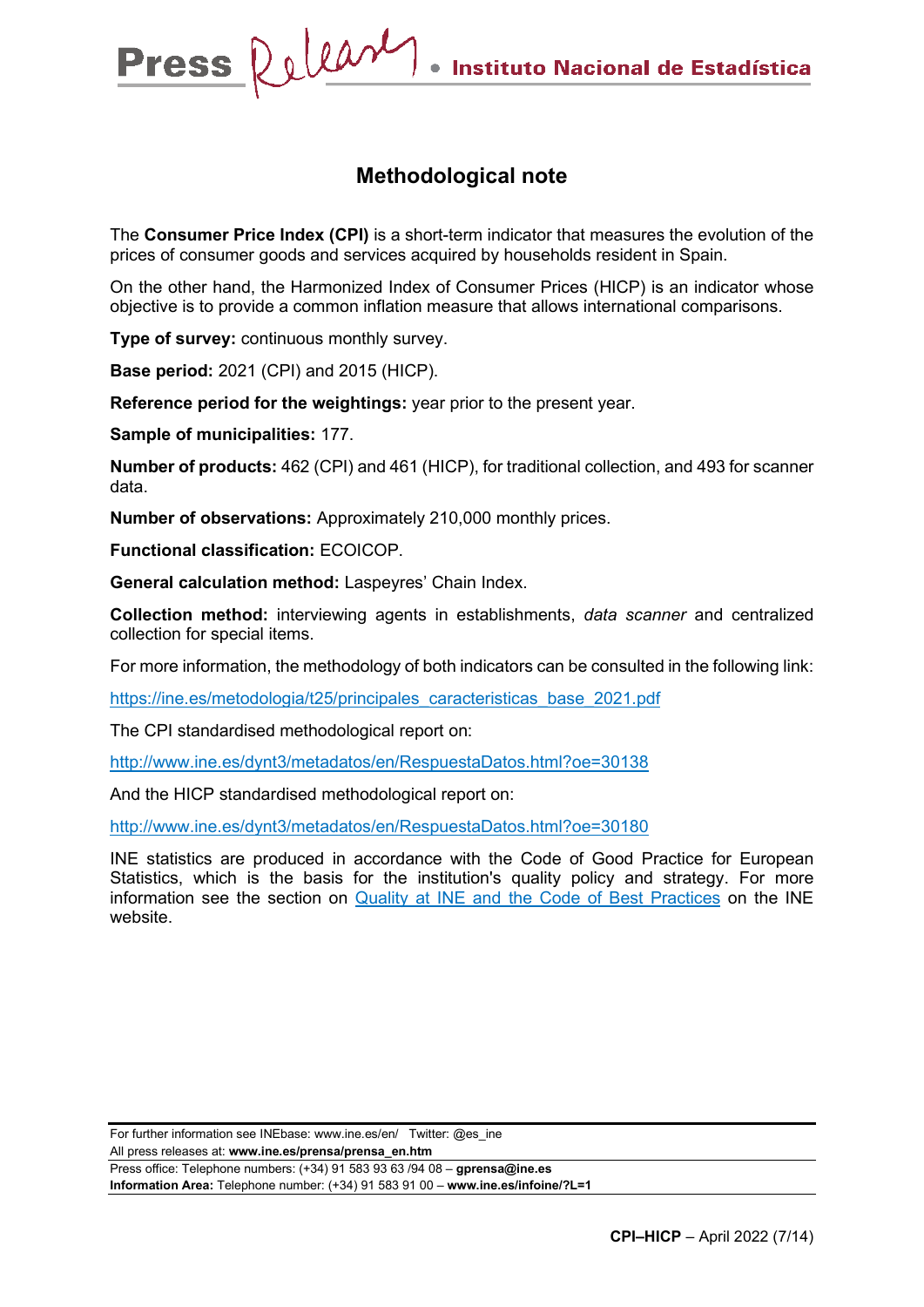Press Relear . Instituto Nacional de Estadística

# **Consumer Price Index.** Base 2021 **April 2022**

## **1. National indices: overall index and divisions**

| <b>Division</b>                      | Index | % Change |                 |        | Contribution |                 |  |
|--------------------------------------|-------|----------|-----------------|--------|--------------|-----------------|--|
|                                      |       | Monthly  | Year to<br>date | Annual | Monthly      | Year to<br>date |  |
| <b>ALL ITEMS</b>                     | 107,4 | $-0,2$   | 3,3             | 8,3    |              |                 |  |
| 1. Food and non-alcoholic beverages  | 109,3 | 3,4      | 6,2             | 10,1   | 0.764        | 1,412           |  |
| 2. Alcoholic beverages and tobacco   | 103,1 | 0,3      | 2,3             | 3,4    | 0,010        | 0,072           |  |
| 3. Clothing and footwear             | 105,6 | 8,5      | $-3,5$          | 1,3    | 0,441        | $-0,209$        |  |
| 4. Housing                           | 114,7 | $-7,7$   | 1,7             | 18,8   | $-1,168$     | 0,242           |  |
| 5. Furniture and household equipment | 105,2 | 1,5      | 3,6             | 5,4    | 0,085        | 0,207           |  |
| 6. Health                            | 101,1 | 0,2      | 0,6             | 1,3    | 0,009        | 0,025           |  |
| 7. Transport                         | 110,5 | $-4,8$   | 6,7             | 12,8   | $-0,673$     | 0,874           |  |
| 8. Communications                    | 100,1 | 0,5      | 0,7             | $-0.1$ | 0,017        | 0,023           |  |
| 9. Recreation and culture            | 102,3 | 1,5      | 1,0             | 2,9    | 0,094        | 0,064           |  |
| 10. Education                        | 100,8 | 0,0      | 0,0             | 1,2    | 0,000        | 0,000           |  |
| 11. Hotels, cafés and restaurants    | 104,9 | 1,7      | 3,4             | 5,8    | 0,214        | 0,447           |  |
| 12. Miscellaneous goods and services | 102,9 | 0,5      | 2,0             | 3,1    | 0,028        | 0,123           |  |

# **2. National indices:special aggregates**

| Special aggregate                                        | Index | % Change |                 |        |  |  |
|----------------------------------------------------------|-------|----------|-----------------|--------|--|--|
|                                                          |       | Monthly  | Year to<br>date | Annual |  |  |
| Processed food, beverages and tobacco                    | 108,0 | 2,6      | 5,9             | 8,7    |  |  |
| Unprocessed food                                         | 109,6 | 3,9      | 5,5             | 10,5   |  |  |
| Food, beverages and tobacco                              | 108,6 | 3,0      | 5,8             | 9,3    |  |  |
| Unprocessed food and energy                              | 118,7 | $-6,9$   | 6,1             | 23,5   |  |  |
| Industrial goods                                         | 111,4 | $-3,7$   | 2,9             | 13,2   |  |  |
| Durable industrial goods                                 | 103,7 | 0,8      | 2,5             | 4,0    |  |  |
| Energy products                                          | 125,5 | $-13,5$  | 6,5             | 33,7   |  |  |
| Fuels                                                    | 123,9 | $-6,4$   | 15,3            | 29,9   |  |  |
| Industrial goods excluding energy                        | 109,1 | 0,0      | 4,6             | 9,6    |  |  |
| Industrial goods excluding energy products               | 104,2 | 2,7      | 1,0             | 3,3    |  |  |
| Services                                                 | 102,8 | 1,0      | 2,0             | 3,3    |  |  |
| Services without rentals for housing                     | 103,0 | 1,1      | 2,1             | 3,5    |  |  |
| Overall index excluding food, beverages and tobacco      | 107,0 | $-1,3$   | 2,4             | 8,0    |  |  |
| Overall index excluding rentals for housing              | 107,6 | $-0,2$   | 3,4             | 8,6    |  |  |
| Overall index excluding energy products                  | 104,9 | 2,0      | 2,8             | 5,0    |  |  |
| CORE INFLATION (Overall index excluding unprocessed food |       |          |                 |        |  |  |
| and energy products)                                     | 104,4 | 1,8      | 2,5             | 4,4    |  |  |
| Overall index excluding tobacco                          | 107,5 | $-0,2$   | 3,3             | 8,5    |  |  |
| Overall index excluding services                         | 110,2 | $-0,9$   | 4,1             | 11,5   |  |  |
| Overall index excluding liquid fuels                     | 106,2 | 0,5      | 2,4             | 6,9    |  |  |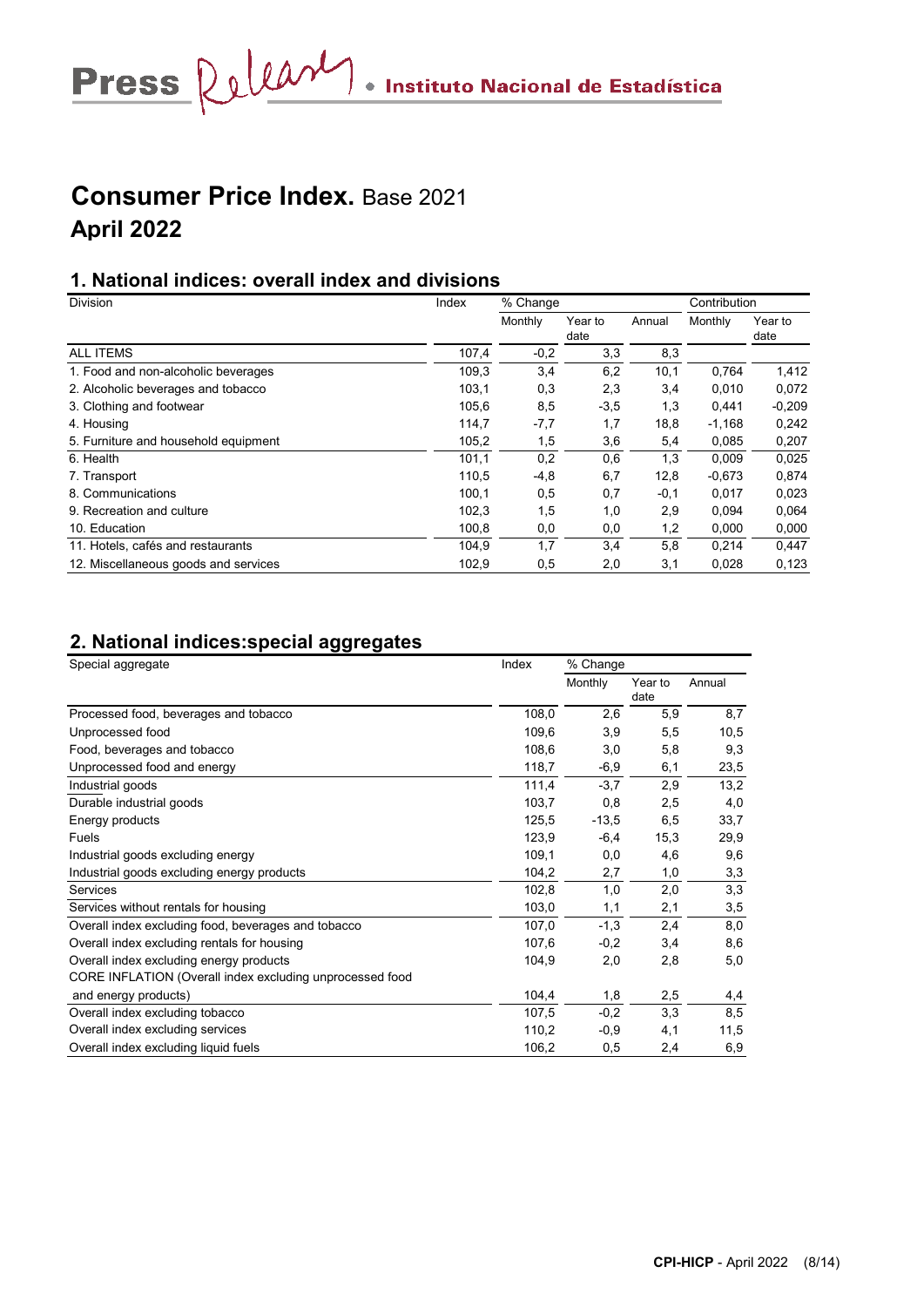# **3. National indices: headings**

|                                                | Index | Monthly  |              | Year to date |              | Annual   |
|------------------------------------------------|-------|----------|--------------|--------------|--------------|----------|
|                                                |       | % Change | Contribution | % Change     | Contribution | % Change |
| 01. Cereals and by-products                    | 113,1 | 4,8      | 0,086        | 8,8          | 0,159        | 13,7     |
| 02. Bread                                      | 109,5 | 3,8      | 0,053        | 6,7          | 0,095        | 10,1     |
| 03. Bovine meat                                | 110,4 | 3,6      | 0,032        | 5,4          | 0,049        | 11,4     |
| 04. Sheep meat                                 | 104,6 | 1,7      | 0,004        | $-11,8$      | $-0.033$     | 10,7     |
| 05. Swine meat                                 | 106,7 | 5,9      | 0,050        | 6,7          | 0,058        | 6,7      |
| 06. Poultry meat                               | 113,0 | 6,7      | 0,062        | 9,2          | 0,086        | 12,7     |
| 07. Other meats                                | 103,8 | 1,9      | 0,047        | 2,7          | 0,069        | 3,9      |
| 08. Fresh and frozen fish                      | 107,8 | 0,9      | 0,012        | 1,1          | 0,014        | 9,0      |
| 09. Crustaceans, molluscs and processed fish   | 107,2 | 2,2      | 0,033        | 5,2          | 0,077        | 7,7      |
| 10. Eggs                                       | 119,4 | 9,9      | 0,029        | 15,4         | 0,044        | 21,6     |
| 11. Milk                                       | 111,9 | 2,1      | 0,016        | 7,7          | 0,058        | 13,2     |
| 12. Dairy products                             | 108,1 | 2,8      | 0,048        | 5,9          | 0,100        | 8,2      |
| 13. Oils and fats                              | 137,1 | 15,6     | 0,095        | 25,4         | 0,148        | 48,4     |
| 14. Fresh fruits                               | 103,4 | $-1,7$   | $-0,033$     | 0,6          | 0,012        | 9,5      |
| 15. Canned and dried fruit                     | 103,2 | 0,5      | 0,002        | 3,0          | 0,009        | 3,6      |
| 16. Fresh pulses and vegetables                | 120,3 | 12,0     | 0,158        | 15,7         | 0,208        | 12,8     |
| 17. Processed pulses and vegetables            | 109,3 | 1,9      | 0,014        | 7,3          | 0,053        | 9,7      |
| 18. Potatoes and their preparations            | 109,8 | 4,1      | 0,016        | 9,3          | 0,035        | 8,0      |
| 19. Coffee, cocoa and infusions                | 109,3 | 1,4      | 0,007        | 5,9          | 0,030        | 10,2     |
| 20. Sugar                                      | 103,8 | 0,4      | 0,000        | 2,8          | 0,002        | 3,3      |
| 21. Other food products                        | 107,0 | 1,9      | 0,026        | 6,3          | 0,089        | 7,2      |
| 22. Mineral water, soft drinks and juices      | 105,6 | 0,7      | 0,008        | 4,7          | 0,049        | 5,7      |
| 23. Alcoholic beverages                        | 105,2 | 0,8      | 0,010        | 5,8          | 0,070        | 4,8      |
| 24. Tobacco                                    | 101,7 | 0,0      | 0,000        | 0,1          | 0,002        | 2,4      |
| 25. Clothing for men                           | 104,9 | 6,2      | 0,079        | $-6,7$       | $-0,101$     | 3,7      |
| 26. Clothing for women                         | 106,5 | 10,7     | 0,199        | $-3,2$       | $-0,071$     | 0,9      |
| 27. Chlothing for children and babies          | 107,1 | 12,3     | 0,083        | 0,7          | 0,005        | $-2,0$   |
| 28. Clothing accesories and repair of clothing | 98,3  | 6,2      | 0,005        | $-10,3$      | $-0,011$     | $-2,0$   |
| 29. Footwear for men                           | 105,4 | 5,1      | 0,024        | $-0,2$       | $-0,001$     | 1,7      |
| 30. Footwear for women                         | 102,8 | 6,3      | 0,036        | $-4,7$       | $-0,031$     | 0,1      |
| 31. Footwear for children                      | 108,3 | 6,9      | 0,015        | 0,1          | 0,000        | 4,3      |
| 33. Rental housing                             | 101,0 | 0,2      | 0,006        | 0,7          | 0,025        | 1,1      |
| 34. Heating, lighting and water supply         | 126,5 | $-14,2$  | $-1,190$     | 2,2          | 0,162        | 35,2     |
| 35. Maintenance of the dwelling                | 102,2 | 0,5      | 0,016        | 1,5          | 0,055        | 2,5      |
| 36. Furniture and floor coverings              | 107,4 | 1,8      | 0,020        | 4,1          | 0,048        | 8,3      |
| 37. Household textiles and decorations         | 104,8 | 1,9      | 0,009        | 1,5          | 0,008        | 4,5      |
| 38. Household appliances including repair      | 104,6 | 0,8      | 0,008        | 3,4          | 0,031        | 4,8      |
| 39. Household utensils and tools               | 104,2 | 1,1      | 0,004        | 2,5          | 0,010        | 4,9      |
| 40. Non-durable household goods                | 107,0 | 2,6      | 0,039        | 6,1          | 0,093        | 7,0      |
| 41. Household services                         | 101,9 | 0,4      | 0,005        | 1,3          | 0,017        | 2,0      |
| 42. Medical and a like services                | 103,0 | 0,3      | 0,005        | 2,3          | 0,039        | 3,4      |
| 43. Medicaments and therapeutic equipment      | 100,3 | 0,1      | 0,004        | 0,0          | 0,000        | 0,5      |
| 44. Personal transport                         | 110,7 | $-5,1$   | $-0,690$     | 6,8          | 0,855        | 13,2     |
| 45. Public urban transport                     | 100,2 | $-0,4$   | $-0,002$     | 0,1          | 0,001        | 0,2      |
| 46. Public intercity transport                 | 104,0 | 4,1      | 0,019        | 3,9          | 0,019        | 3,5      |
| 47. Communications                             | 100,1 | 0,5      | 0,017        | 0,7          | 0,023        | $-0,1$   |
| 48. Recreational items                         | 101,5 |          | 0,011        |              |              | 1,8      |
| 49. Publications                               | 103,7 | 0,6      |              | 0,7          | 0,013        |          |
| 50. Recreation                                 |       | 0,3      | 0,001        | 2,3          | 0,010        | 4,3      |
|                                                | 101,4 | 0,5      | 0,013        | 1,0          | 0,029        | 1,6      |
| 51. Infant and primary education               | 100,8 | 0,0      | 0,000        | 0,0          | 0,000        | 1,2      |
| 52. Secondary education                        | 101,3 | 0,0      | 0,000        | 0,0          | 0,000        | 2,0      |
| 53. Tertiary education                         | 100,6 | 0,0      | 0,000        | 0,0          | 0,000        | 0,8      |
| 54. Other educational costs                    | 102,3 | 0,5      | 0,003        | 1,6          | 0,009        | 2,4      |
| 55. Personal effects                           | 103,4 | 0,9      | 0,016        | 2,5          | 0,047        | 3,4      |
| 56. Tourism and catering                       | 105,2 | 2,2      | 0,280        | 3,4          | 0,450        | 6,3      |
| 57. Other goods and services                   | 102,5 | 0,3      | 0,012        | 1,5          | 0,063        | 2,8      |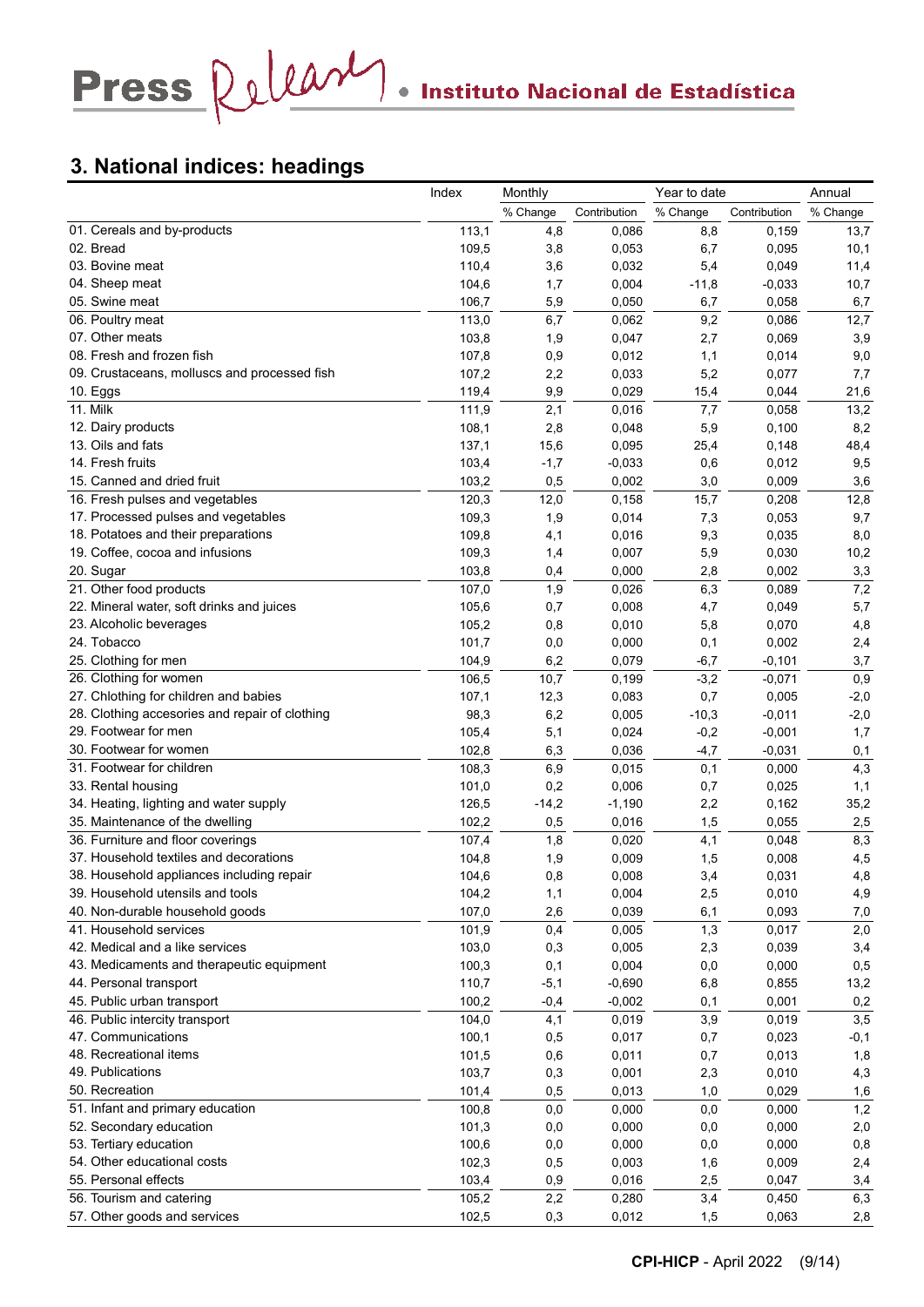# **4. Autonomous communities: overall index and divisions** (Continues)

| <b>Divisions</b>                     | Index     | % Change              |                 |        | Index           | % Change |                 |        | Index     | % Change                |                 |        |
|--------------------------------------|-----------|-----------------------|-----------------|--------|-----------------|----------|-----------------|--------|-----------|-------------------------|-----------------|--------|
|                                      |           | Monthly               | Year to<br>date | Annual |                 | Monthly  | Year to<br>date | Annual |           | Monthly                 | Year to<br>date | Annual |
|                                      | Andalucía |                       |                 |        | Aragón          |          |                 |        |           | Asturias, Principado de |                 |        |
| <b>ALL ITEMS</b>                     | 107,6     | 0,0                   | 3,4             | 8,4    | 108,1           | $-0,2$   | 3,7             | 9,4    | 107,5     | 0,2                     | 3,5             | 8,3    |
| 1. Food and non-alcoholic beverages  | 110,3     | 4,1                   | 7,3             | 10,8   | 110,2           | 3,3      | 6,4             | 11,6   | 108,3     | 4,3                     | 5,9             | 8,4    |
| 2. Alcoholic beverages and tobacco   | 102,8     | 0,2                   | 1,9             | 3,1    | 103,1           | 0,2      | 1,9             | 3,6    | 104,4     | 0,6                     | 3,8             | 4,5    |
| 3. Clothing and footwear             | 105,8     | 8,9                   | $-3,3$          | 0,9    | 107,5           | 10,7     | $-0.4$          | 3,6    | 107,9     | 13,4                    | $-2,0$          | 3,9    |
| 4. Housing                           | 113,8     | $-10,1$               | $-0,9$          | 18,4   | 117,4           | $-7,2$   | 3,8             | 22,1   | 116,9     | $-7,7$                  | 3,1             | 21,5   |
| 5. Furniture and household equipment | 105,0     | 1,6                   | 3,5             | 5,2    | 105,5           | 1,3      | 3,2             | 5,8    | 105,8     | 1,6                     | 4,3             | 6,4    |
| 6. Health                            | 100,8     | 0,2                   | 0,4             | 1,1    | 101,7           | 0,6      | 1,4             | 2,0    | 99,6      | $-0,4$                  | $-1,1$          | $-0,2$ |
| 7. Transport                         | 110,7     | $-4,7$                | 6,9             | 13,1   | 110,2           | $-5,1$   | 6,4             | 12,7   | 110,4     | $-5,1$                  | 7,3             | 12,3   |
| 8. Communications                    | 100,1     | 0,5                   | 0,7             | $-0,1$ | 100,1           | 0,5      | 0,7             | $-0,1$ | 100,0     | 0,5                     | 0,6             | $-0,2$ |
| 9. Recreation and culture            | 101,9     | 1,3                   | 0,8             | 2,5    | 101,7           | 1,5      | 0,8             | 2,5    | 102,4     | 1,9                     | 1,0             | 3,1    |
| 10. Education                        | 100,9     | 0,0                   | 0,0             | 1,3    | 101,2           | 0,0      | 0,2             | 1,6    | 101,5     | 0,0                     | 0,0             | 2,2    |
| 11. Hotels, cafés and restaurants    | 105,6     | 2,5                   | 4,2             | 6,4    | 104,6           | 1,2      | 3,0             | 5,6    | 105,1     | 1,6                     | 3,8             | 6,0    |
| 12. Miscellaneous goods and services | 102,6     | 0,6                   | 1,7             | 2,8    | 103,2           | 0,4      | 2,0             | 3,5    | 102,2     | 0,1                     | 1,6             | 2,2    |
|                                      |           | <b>Balears, Illes</b> |                 |        | <b>Canarias</b> |          |                 |        | Cantabria |                         |                 |        |
| <b>ALL ITEMS</b>                     | 106,6     | $-0,6$                | 2,8             | 7,8    | 106,2           | $-0,1$   | 2,3             | 7,1    | 107,2     | $-0,5$                  | 2,8             | 8,5    |
| 1. Food and non-alcoholic beverages  | 107,9     | 2,8                   | 4,8             | 8,7    | 108,9           | 2,6      | 5,6             | 10,4   | 108,7     | 2,9                     | 5,3             | 10,0   |
| 2. Alcoholic beverages and tobacco   | 103,7     | 0,7                   | 3,2             | 4,6    | 103,1           | $-0,1$   | 2,3             | 3,5    | 104,1     | 0,9                     | 3,3             | 4,2    |
| 3. Clothing and footwear             | 104,5     | 7,1                   | $-4,0$          | 1,9    | 103,2           | 14,7     | $-4,8$          | $-3,1$ | 104,4     | 7,3                     | $-5,4$          | 3,2    |
| 4. Housing                           | 112,3     | $-8,4$                | $-0,5$          | 16,3   | 110,3           | $-8,3$   | $-1,4$          | 13,9   | 114,3     | $-7,5$                  | 1,5             | 18,5   |
| 5. Furniture and household equipment | 104,8     | 1,6                   | 3,5             | 5,2    | 105,1           | 1,5      | 3,5             | 5,2    | 103,0     | 1,0                     | 1,1             | 3,2    |
| 6. Health                            | 102,0     | 0,1                   | 0,7             | 2,4    | 101,1           | 0,1      | 0,7             | 1,2    | 101,5     | 0,3                     | 1,2             | 1,4    |
| 7. Transport                         | 110,1     | $-4,1$                | 6,9             | 12,3   | 109,9           | $-2,9$   | 5,1             | 11,9   | 110,6     | $-5,8$                  | 6,7             | 13,3   |
| 8. Communications                    | 100,2     | 0,5                   | 0,7             | 0,0    | 100,1           | 0,5      | 0,6             | $-0,1$ | 100,2     | 0,5                     | 0,7             | 0,0    |
| 9. Recreation and culture            | 103,1     | 0,4                   | 1,9             | 3,9    | 101,3           | 1,0      | 0,2             | 1,9    | 102,4     | 1,6                     | 1,3             | 2,9    |
| 10. Education                        | 101,7     | 0,0                   | 0,2             | 2,1    | 101,0           | 0,0      | 0,0             | 1,6    | 100,3     | 0,0                     | 0,0             | 0,5    |
| 11. Hotels, cafés and restaurants    | 104,4     | 2,3                   | 3,8             | 5,3    | 103,5           | 0,1      | 2,3             | 4,2    | 104,7     | 1,6                     | 3,6             | 5,9    |
| 12. Miscellaneous goods and services | 102,0     | 0,3                   | 1,5             | 2,2    | 102,9           | 0,6      | 1,6             | 3,1    | 103,3     | 0,5                     | 1,5             | 3,2    |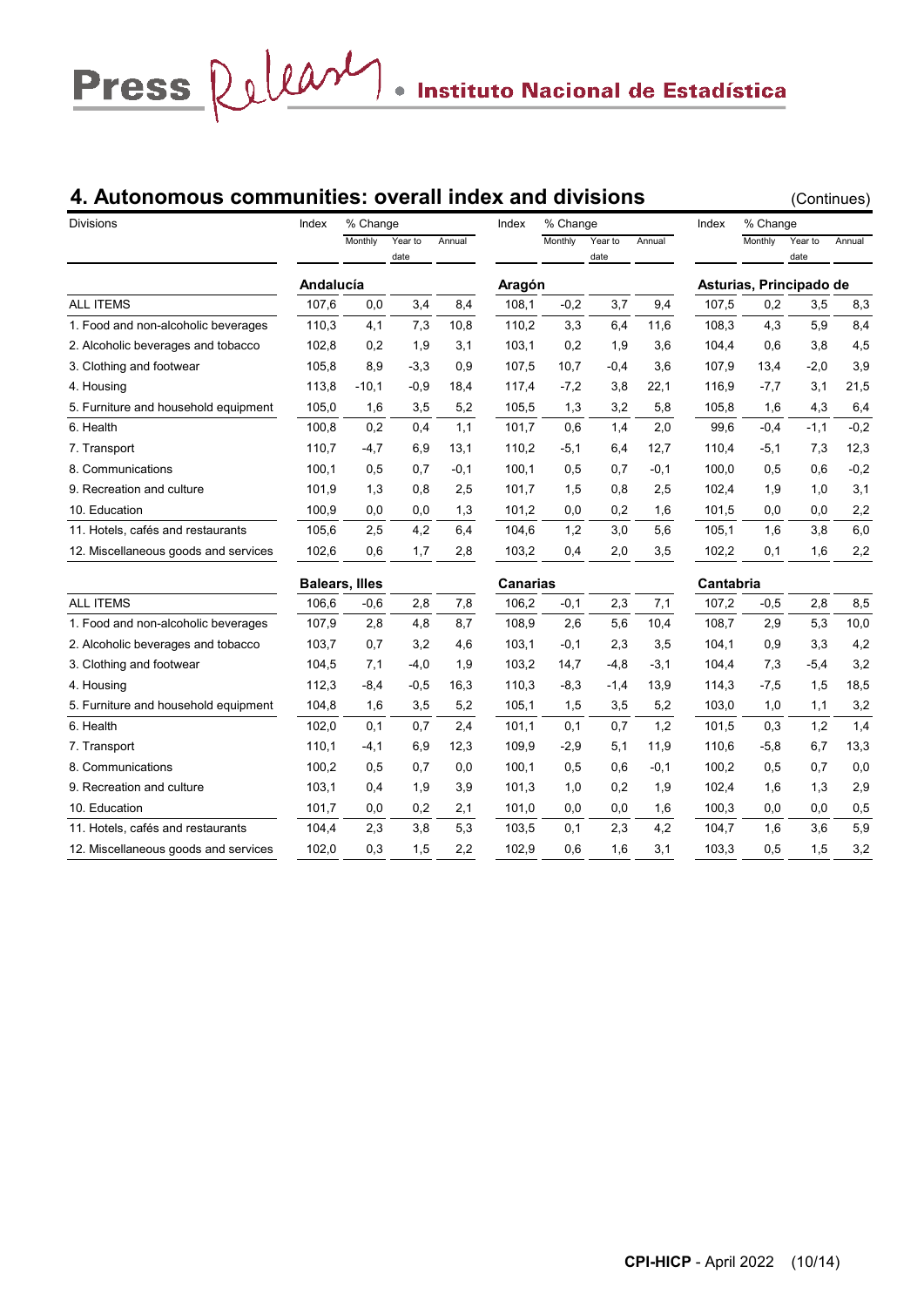# **4. Autonomous communities: overall index and divisions** (Continuation)

| <b>Divisions</b>                     | Index | % Change        |                             |        | Index | % Change           |                 |        | Index    | % Change |                 |        |
|--------------------------------------|-------|-----------------|-----------------------------|--------|-------|--------------------|-----------------|--------|----------|----------|-----------------|--------|
|                                      |       | Monthly         | Year to<br>date             | Annual |       | Monthly            | Year to<br>date | Annual |          | Monthly  | Year to<br>date | Annual |
|                                      |       | Castilla y León |                             |        |       | Castilla-La Mancha |                 |        | Cataluña |          |                 |        |
| <b>ALL ITEMS</b>                     | 108,4 | 0,0             | 3,8                         | 9,6    | 109,2 | 0,0                | 4,5             | 10,4   | 107,0    | $-0,3$   | 3,2             | 8,0    |
| 1. Food and non-alcoholic beverages  | 110,0 | 4,2             | 6,8                         | 11,1   | 110,4 | 4,2                | 7,0             | 11,5   | 108,0    | 2,5      | 5,0             | 8,8    |
| 2. Alcoholic beverages and tobacco   | 103,3 | 0,5             | 2,5                         | 3,4    | 103,5 | 0,5                | 2,6             | 3,7    | 103,0    | 0,4      | 2,1             | 3,2    |
| 3. Clothing and footwear             | 102,9 | 7,9             | $-6,1$                      | $-0,2$ | 107,3 | 9,2                | $-2,4$          | 3,0    | 107,0    | 7,2      | $-3,3$          | 3,1    |
| 4. Housing                           | 120,0 | $-7,2$          | 5,4                         | 25,0   | 123,2 | $-7,4$             | 7,1             | 28,9   | 114,0    | $-6,1$   | 2,8             | 17,6   |
| 5. Furniture and household equipment | 105,1 | 1,5             | 3,3                         | 5,4    | 105,3 | 1,5                | 4,0             | 5,5    | 105,0    | 1,5      | 3,5             | 5,0    |
| 6. Health                            | 100,7 | $-0,1$          | $-0,1$                      | 0,8    | 100,5 | 0,1                | 0,1             | 0,6    | 101,5    | 0,2      | 1,1             | 1,7    |
| 7. Transport                         | 110,6 | $-5,2$          | 6,7                         | 13,3   | 110,7 | $-5,1$             | 6,9             | 13,1   | 110,5    | $-5,0$   | 6,9             | 12,9   |
| 8. Communications                    | 100,1 | 0,5             | 0,7                         | $-0,1$ | 100,1 | 0,5                | 0,7             | 0,0    | 100,1    | 0,5      | 0,6             | $-0,1$ |
| 9. Recreation and culture            | 101.8 | 1,4             | 0,5                         | 2,5    | 101,5 | 1,4                | 0,7             | 2,0    | 102,7    | 2,1      | 1,8             | 3,3    |
| 10. Education                        | 100,3 | 0,0             | 0,0                         | 0,5    | 101,1 | 0,0                | 0,0             | 1,5    | 101,1    | 0,0      | 0,0             | 1,6    |
| 11. Hotels, cafés and restaurants    | 105,3 | 1,9             | 3,3                         | 6,3    | 105,3 | 1,2                | 3,7             | 6,4    | 104,1    | 1,5      | 3,1             | 4,7    |
| 12. Miscellaneous goods and services | 102,9 | 0,6             | 2,1                         | 3,1    | 103,1 | 0,7                | 2,2             | 3,6    | 102,6    | 0,2      | 1,9             | 2,9    |
|                                      |       |                 | <b>Comunitat Valenciana</b> |        |       | <b>Extremadura</b> |                 |        | Galicia  |          |                 |        |
| <b>ALL ITEMS</b>                     | 107,5 | $-0,4$          | 3,2                         | 8,4    | 107,9 | 0,1                | 3,6             | 8,7    | 108,0    | 0,0      | 3,7             | 9,1    |
| 1. Food and non-alcoholic beverages  | 110,0 | 3,4             | 6,8                         | 10,9   | 110,7 | 4,7                | 8,3             | 11,0   | 108,6    | 3,1      | 5,9             | 9,4    |
| 2. Alcoholic beverages and tobacco   | 103,4 | 0,6             | 2,5                         | 3,7    | 103,3 | 0,4                | 2,5             | 3,5    | 104,4    | 0,5      | 3,9             | 4,5    |
| 3. Clothing and footwear             | 105,3 | 8,4             | $-3,1$                      | $-0,3$ | 104,3 | 11,9               | $-4,5$          | $-2,0$ | 106,5    | 11,3     | $-3,3$          | 3,3    |
| 4. Housing                           | 114,3 | $-10,2$         | $-0,8$                      | 18,9   | 115,3 | $-10,3$            | $-0,5$          | 20,6   | 118,3    | $-7,9$   | 3,4             | 23,4   |
| 5. Furniture and household equipment | 105,5 | 1,8             | 3,9                         | 5,6    | 103,5 | 0,7                | 2,7             | 3,8    | 105.9    | 1,6      | 4,0             | 6,4    |
| 6. Health                            | 101,8 | 0,0             | 0,6                         | 2,4    | 100,4 | 0,2                | 0,1             | 0,5    | 101,7    | 0,6      | 1,0             | 2,2    |
| 7. Transport                         | 111,0 | -4,4            | 7,3                         | 13,3   | 111,1 | $-5,3$             | 6,8             | 14,0   | 110,8    | $-4,8$   | 7,3             | 13,4   |
| 8. Communications                    | 100,0 | 0,5             | 0,6                         | $-0,2$ | 100,0 | 0,5                | 0,6             | $-0,2$ | 100,1    | 0,5      | 0,6             | $-0,1$ |
| 9. Recreation and culture            | 101,8 | 1,2             | 0,7                         | 2,3    | 101,2 | 0,7                | $-0,2$          | 2,2    | 101,9    | 1,5      | 0,6             | 2,4    |
| 10. Education                        | 100,9 | 0,0             | 0,0                         | 1,3    | 100,6 | 0,0                | 0,0             | 1,0    | 100,9    | 0,0      | 0,0             | 1,3    |
| 11. Hotels, cafés and restaurants    | 104,6 | 1,3             | 3,4                         | 5,7    | 105,3 | 1,8                | 3,9             | 5,8    | 105,7    | 1,6      | 4,5             | 7,0    |
| 12. Miscellaneous goods and services | 103,6 | 0,6             | 2,5                         | 3,9    | 102,5 | 0,5                | 1,6             | 2,9    | 102,9    | 0,2      | 2,1             | 2,9    |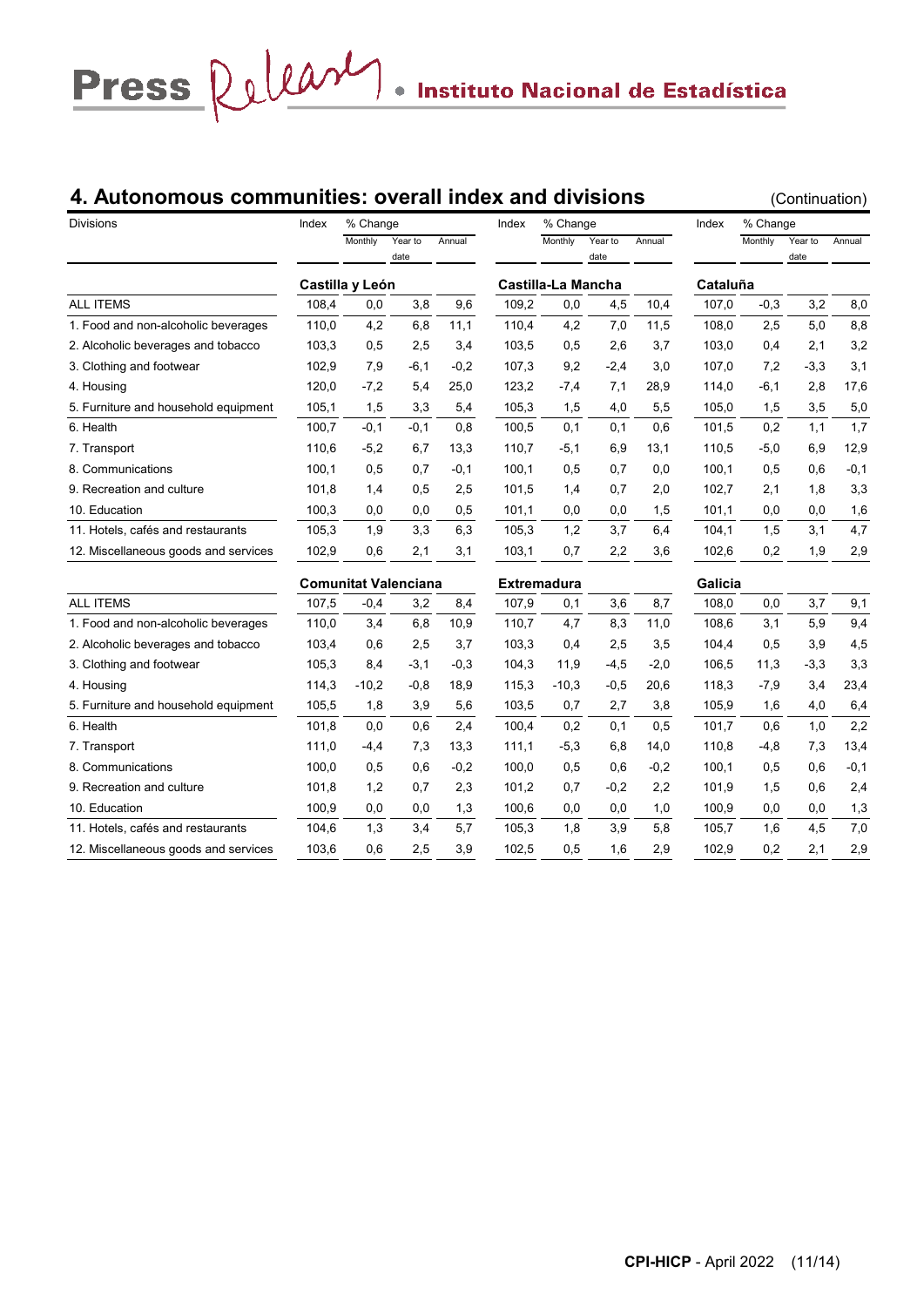# Press  $\Omega$   $\mu$

# **4. Autonomous communities: overall index and divisions** (Completion)

| Monthly<br>Monthly<br>Monthly<br>Year to<br>Annual<br>Year to<br>Annual<br>Year to<br>Annual<br>date<br>date<br>date<br>Madrid, Comunidad de<br>Murcia, Región de<br>Navarra, C. Foral de<br>3,5<br>8,2<br>8,7<br>106,8<br>$-0,2$<br>2,9<br>7,7<br>107,6<br>$-0,1$<br>107,8<br>0,3<br>3,6<br>9,6<br>109,5<br>3,7<br>6,2<br>10,2<br>3,7<br>7,2<br>10,7<br>3,3<br>5,8<br>1. Food and non-alcoholic beverages<br>110,5<br>108,8<br>2,4<br>102,5<br>2,7<br>102,5<br>1,9<br>2,5<br>102,1<br>$-0,9$<br>1,6<br>0,3<br>1,4<br>0,4<br>106,0<br>5,0<br>102,6<br>5,3<br>$-5,4$<br>$-0.9$<br>7,3<br>$-2,9$<br>$-0.1$<br>108,1<br>11,8<br>-1,1<br>111,5<br>112,9<br>0,2<br>16,8<br>120,2<br>$-6,5$<br>6,6<br>25,1<br>4. Housing<br>$-5,8$<br>1,4<br>14,7<br>-8,4<br>6,5<br>106,3<br>4,7<br>5. Furniture and household equipment<br>105,1<br>1,3<br>3,5<br>5,5<br>1,7<br>4,6<br>6,7<br>106,6<br>1,9<br>0,9<br>0,3<br>0,9<br>6. Health<br>100,7<br>0,6<br>0,8<br>100,8<br>0,0<br>0,8<br>100,9<br>0,6<br>0,0<br>109,9<br>6,2<br>12,3<br>111,6<br>$-5,3$<br>7,2<br>14,5<br>110,3<br>$-5,0$<br>6,9<br>12,7<br>7. Transport<br>-4,9<br>$-0,2$<br>8. Communications<br>100,2<br>0,5<br>0,7<br>0,0<br>100,1<br>0,5<br>0,6<br>$-0,1$<br>100,0<br>0,6<br>0,4<br>4,5<br>102,8<br>0,9<br>3,6<br>102,6<br>1,8<br>1,1<br>3,7<br>103,9<br>0,5<br>9. Recreation and culture<br>1,4<br>3,0<br>10. Education<br>100,6<br>0,9<br>100,6<br>0,0<br>$-5,4$<br>0,0<br>$-0,1$<br>0,0<br>0,9<br>96,3<br>0,0<br>0,1<br>11. Hotels, cafés and restaurants<br>105,6<br>3,1<br>6,5<br>105,2<br>3,7<br>6,1<br>103,4<br>1,2<br>1,9<br>4,3<br>1,6<br>1,5<br>12. Miscellaneous goods and services<br>102,3<br>2,8<br>103,1<br>0,6<br>2,4<br>0,1<br>1,6<br>102,5<br>0,8<br>1,3<br>3,7<br>2,4<br>País Vasco<br>Ceuta<br>Rioja, La<br><b>ALL ITEMS</b><br>107,0<br>$-0,3$<br>107,9<br>3,3<br>8,8<br>106,9<br>0,8<br>3,3<br>7,3<br>3,0<br>7,8<br>0,1<br>1. Food and non-alcoholic beverages<br>108,4<br>2,3<br>5,5<br>108,5<br>3,7<br>5,2<br>9,2<br>109,8<br>4,3<br>6,9<br>10,3<br>9,0<br>4,7<br>2. Alcoholic beverages and tobacco<br>103,8<br>0,2<br>3,7<br>3,9<br>103,8<br>3,9<br>104,5<br>0,2<br>3,9<br>0,6<br>3,4<br>3. Clothing and footwear<br>107,5<br>8,2<br>$-1,2$<br>3,0<br>112,2<br>5,2<br>3,0<br>3,4<br>13,7<br>-0,9<br>112,2<br>14,6<br>13,5<br>114,9<br>19,1<br>118,3<br>$-7,9$<br>3,2<br>23,4<br>$-7,9$<br>$-1,2$<br>4. Housing<br>$-8,2$<br>1,4<br>110,2<br>105,1<br>1,2<br>3,0<br>104,5<br>1,7<br>104,0<br>1,6<br>2,9<br>4,6<br>5. Furniture and household equipment<br>5,7<br>2,9<br>4,3<br>0,1<br>6. Health<br>100,2<br>$-0,1$<br>$-0,6$<br>0,5<br>101,8<br>0,8<br>1,3<br>2,1<br>100,1<br>0,2<br>0,0<br>13,9<br>109,5<br>11,5<br>109,4<br>$-5,6$<br>5,9<br>11,8<br>111,0<br>$-6,1$<br>7. Transport<br>$-4,9$<br>6,3<br>6,1<br>0,1<br>100,1<br>0,5<br>$-0,1$<br>100,1<br>0,5<br>$-0,1$<br>100,3<br>0,6<br>0,8<br>8. Communications<br>0,7<br>0,6<br>2,5<br>9. Recreation and culture<br>102,7<br>101,9<br>2,0<br>2,3<br>102,1<br>1,6<br>1,6<br>1,7<br>1,3<br>3,1<br>0,9<br>0,3<br>10. Education<br>97,2<br>0,0<br>101,1<br>0,0<br>$_{0,0}$<br>1,5<br>0,0<br>0,0<br>$-3,6$<br>100,3<br>0,0<br>2,3<br>1,9<br>5,5<br>105,2<br>6,5<br>102,1<br>1,5<br>11. Hotels, cafés and restaurants<br>104,4<br>3,1<br>1,9<br>3,5<br>1,4<br>2,2<br>2,2<br>12. Miscellaneous goods and services<br>102,7<br>0,3<br>2,7<br>103,4<br>0,5<br>3,5<br>101,8<br>0,7<br>1,3<br>1,4<br><b>Melilla</b><br>ALL ITEMS<br>107,8<br>0,6<br>3,5<br>8,5<br>1. Food and non-alcoholic beverages<br>111,9<br>4,1<br>8,7<br>13,5<br>102,9<br>3,3<br>2. Alcoholic beverages and tobacco<br>$-0,2$<br>0,8<br>3. Clothing and footwear<br>106,3<br>14,9<br>$-3,1$<br>0,0<br>112,0<br>$-9,1$<br>4. Housing<br>$-1,4$<br>16,1<br>5. Furniture and household equipment<br>104,3<br>1,2<br>3,4<br>4,3<br>100,3<br>6. Health<br>0,0<br>$-0,3$<br>0,1<br>112,7<br>7. Transport<br>$-4,1$<br>8,4<br>15,2<br>8. Communications<br>100,0<br>0,5<br>$-0,1$<br>0,6<br>9. Recreation and culture<br>102,5<br>2,8<br>1,0<br>0,8<br>10. Education<br>100,6<br>0,8<br>0,0<br>0,0 | <b>Divisions</b>                   | Index | % Change |     |     | Index | % Change |  | Index | % Change |  |
|----------------------------------------------------------------------------------------------------------------------------------------------------------------------------------------------------------------------------------------------------------------------------------------------------------------------------------------------------------------------------------------------------------------------------------------------------------------------------------------------------------------------------------------------------------------------------------------------------------------------------------------------------------------------------------------------------------------------------------------------------------------------------------------------------------------------------------------------------------------------------------------------------------------------------------------------------------------------------------------------------------------------------------------------------------------------------------------------------------------------------------------------------------------------------------------------------------------------------------------------------------------------------------------------------------------------------------------------------------------------------------------------------------------------------------------------------------------------------------------------------------------------------------------------------------------------------------------------------------------------------------------------------------------------------------------------------------------------------------------------------------------------------------------------------------------------------------------------------------------------------------------------------------------------------------------------------------------------------------------------------------------------------------------------------------------------------------------------------------------------------------------------------------------------------------------------------------------------------------------------------------------------------------------------------------------------------------------------------------------------------------------------------------------------------------------------------------------------------------------------------------------------------------------------------------------------------------------------------------------------------------------------------------------------------------------------------------------------------------------------------------------------------------------------------------------------------------------------------------------------------------------------------------------------------------------------------------------------------------------------------------------------------------------------------------------------------------------------------------------------------------------------------------------------------------------------------------------------------------------------------------------------------------------------------------------------------------------------------------------------------------------------------------------------------------------------------------------------------------------------------------------------------------------------------------------------------------------------------------------------------------------------------------------------------------------------------------------------------------------------------------------------------------------------------------------------------------------------------------------------------------------------------------------------------------------------------------------------------------------------------------------------------------------------------------------------------------------------|------------------------------------|-------|----------|-----|-----|-------|----------|--|-------|----------|--|
|                                                                                                                                                                                                                                                                                                                                                                                                                                                                                                                                                                                                                                                                                                                                                                                                                                                                                                                                                                                                                                                                                                                                                                                                                                                                                                                                                                                                                                                                                                                                                                                                                                                                                                                                                                                                                                                                                                                                                                                                                                                                                                                                                                                                                                                                                                                                                                                                                                                                                                                                                                                                                                                                                                                                                                                                                                                                                                                                                                                                                                                                                                                                                                                                                                                                                                                                                                                                                                                                                                                                                                                                                                                                                                                                                                                                                                                                                                                                                                                                                                                                                              |                                    |       |          |     |     |       |          |  |       |          |  |
|                                                                                                                                                                                                                                                                                                                                                                                                                                                                                                                                                                                                                                                                                                                                                                                                                                                                                                                                                                                                                                                                                                                                                                                                                                                                                                                                                                                                                                                                                                                                                                                                                                                                                                                                                                                                                                                                                                                                                                                                                                                                                                                                                                                                                                                                                                                                                                                                                                                                                                                                                                                                                                                                                                                                                                                                                                                                                                                                                                                                                                                                                                                                                                                                                                                                                                                                                                                                                                                                                                                                                                                                                                                                                                                                                                                                                                                                                                                                                                                                                                                                                              |                                    |       |          |     |     |       |          |  |       |          |  |
|                                                                                                                                                                                                                                                                                                                                                                                                                                                                                                                                                                                                                                                                                                                                                                                                                                                                                                                                                                                                                                                                                                                                                                                                                                                                                                                                                                                                                                                                                                                                                                                                                                                                                                                                                                                                                                                                                                                                                                                                                                                                                                                                                                                                                                                                                                                                                                                                                                                                                                                                                                                                                                                                                                                                                                                                                                                                                                                                                                                                                                                                                                                                                                                                                                                                                                                                                                                                                                                                                                                                                                                                                                                                                                                                                                                                                                                                                                                                                                                                                                                                                              |                                    |       |          |     |     |       |          |  |       |          |  |
|                                                                                                                                                                                                                                                                                                                                                                                                                                                                                                                                                                                                                                                                                                                                                                                                                                                                                                                                                                                                                                                                                                                                                                                                                                                                                                                                                                                                                                                                                                                                                                                                                                                                                                                                                                                                                                                                                                                                                                                                                                                                                                                                                                                                                                                                                                                                                                                                                                                                                                                                                                                                                                                                                                                                                                                                                                                                                                                                                                                                                                                                                                                                                                                                                                                                                                                                                                                                                                                                                                                                                                                                                                                                                                                                                                                                                                                                                                                                                                                                                                                                                              | <b>ALL ITEMS</b>                   |       |          |     |     |       |          |  |       |          |  |
|                                                                                                                                                                                                                                                                                                                                                                                                                                                                                                                                                                                                                                                                                                                                                                                                                                                                                                                                                                                                                                                                                                                                                                                                                                                                                                                                                                                                                                                                                                                                                                                                                                                                                                                                                                                                                                                                                                                                                                                                                                                                                                                                                                                                                                                                                                                                                                                                                                                                                                                                                                                                                                                                                                                                                                                                                                                                                                                                                                                                                                                                                                                                                                                                                                                                                                                                                                                                                                                                                                                                                                                                                                                                                                                                                                                                                                                                                                                                                                                                                                                                                              |                                    |       |          |     |     |       |          |  |       |          |  |
|                                                                                                                                                                                                                                                                                                                                                                                                                                                                                                                                                                                                                                                                                                                                                                                                                                                                                                                                                                                                                                                                                                                                                                                                                                                                                                                                                                                                                                                                                                                                                                                                                                                                                                                                                                                                                                                                                                                                                                                                                                                                                                                                                                                                                                                                                                                                                                                                                                                                                                                                                                                                                                                                                                                                                                                                                                                                                                                                                                                                                                                                                                                                                                                                                                                                                                                                                                                                                                                                                                                                                                                                                                                                                                                                                                                                                                                                                                                                                                                                                                                                                              | 2. Alcoholic beverages and tobacco |       |          |     |     |       |          |  |       |          |  |
|                                                                                                                                                                                                                                                                                                                                                                                                                                                                                                                                                                                                                                                                                                                                                                                                                                                                                                                                                                                                                                                                                                                                                                                                                                                                                                                                                                                                                                                                                                                                                                                                                                                                                                                                                                                                                                                                                                                                                                                                                                                                                                                                                                                                                                                                                                                                                                                                                                                                                                                                                                                                                                                                                                                                                                                                                                                                                                                                                                                                                                                                                                                                                                                                                                                                                                                                                                                                                                                                                                                                                                                                                                                                                                                                                                                                                                                                                                                                                                                                                                                                                              | 3. Clothing and footwear           |       |          |     |     |       |          |  |       |          |  |
|                                                                                                                                                                                                                                                                                                                                                                                                                                                                                                                                                                                                                                                                                                                                                                                                                                                                                                                                                                                                                                                                                                                                                                                                                                                                                                                                                                                                                                                                                                                                                                                                                                                                                                                                                                                                                                                                                                                                                                                                                                                                                                                                                                                                                                                                                                                                                                                                                                                                                                                                                                                                                                                                                                                                                                                                                                                                                                                                                                                                                                                                                                                                                                                                                                                                                                                                                                                                                                                                                                                                                                                                                                                                                                                                                                                                                                                                                                                                                                                                                                                                                              |                                    |       |          |     |     |       |          |  |       |          |  |
|                                                                                                                                                                                                                                                                                                                                                                                                                                                                                                                                                                                                                                                                                                                                                                                                                                                                                                                                                                                                                                                                                                                                                                                                                                                                                                                                                                                                                                                                                                                                                                                                                                                                                                                                                                                                                                                                                                                                                                                                                                                                                                                                                                                                                                                                                                                                                                                                                                                                                                                                                                                                                                                                                                                                                                                                                                                                                                                                                                                                                                                                                                                                                                                                                                                                                                                                                                                                                                                                                                                                                                                                                                                                                                                                                                                                                                                                                                                                                                                                                                                                                              |                                    |       |          |     |     |       |          |  |       |          |  |
|                                                                                                                                                                                                                                                                                                                                                                                                                                                                                                                                                                                                                                                                                                                                                                                                                                                                                                                                                                                                                                                                                                                                                                                                                                                                                                                                                                                                                                                                                                                                                                                                                                                                                                                                                                                                                                                                                                                                                                                                                                                                                                                                                                                                                                                                                                                                                                                                                                                                                                                                                                                                                                                                                                                                                                                                                                                                                                                                                                                                                                                                                                                                                                                                                                                                                                                                                                                                                                                                                                                                                                                                                                                                                                                                                                                                                                                                                                                                                                                                                                                                                              |                                    |       |          |     |     |       |          |  |       |          |  |
|                                                                                                                                                                                                                                                                                                                                                                                                                                                                                                                                                                                                                                                                                                                                                                                                                                                                                                                                                                                                                                                                                                                                                                                                                                                                                                                                                                                                                                                                                                                                                                                                                                                                                                                                                                                                                                                                                                                                                                                                                                                                                                                                                                                                                                                                                                                                                                                                                                                                                                                                                                                                                                                                                                                                                                                                                                                                                                                                                                                                                                                                                                                                                                                                                                                                                                                                                                                                                                                                                                                                                                                                                                                                                                                                                                                                                                                                                                                                                                                                                                                                                              |                                    |       |          |     |     |       |          |  |       |          |  |
|                                                                                                                                                                                                                                                                                                                                                                                                                                                                                                                                                                                                                                                                                                                                                                                                                                                                                                                                                                                                                                                                                                                                                                                                                                                                                                                                                                                                                                                                                                                                                                                                                                                                                                                                                                                                                                                                                                                                                                                                                                                                                                                                                                                                                                                                                                                                                                                                                                                                                                                                                                                                                                                                                                                                                                                                                                                                                                                                                                                                                                                                                                                                                                                                                                                                                                                                                                                                                                                                                                                                                                                                                                                                                                                                                                                                                                                                                                                                                                                                                                                                                              |                                    |       |          |     |     |       |          |  |       |          |  |
|                                                                                                                                                                                                                                                                                                                                                                                                                                                                                                                                                                                                                                                                                                                                                                                                                                                                                                                                                                                                                                                                                                                                                                                                                                                                                                                                                                                                                                                                                                                                                                                                                                                                                                                                                                                                                                                                                                                                                                                                                                                                                                                                                                                                                                                                                                                                                                                                                                                                                                                                                                                                                                                                                                                                                                                                                                                                                                                                                                                                                                                                                                                                                                                                                                                                                                                                                                                                                                                                                                                                                                                                                                                                                                                                                                                                                                                                                                                                                                                                                                                                                              |                                    |       |          |     |     |       |          |  |       |          |  |
|                                                                                                                                                                                                                                                                                                                                                                                                                                                                                                                                                                                                                                                                                                                                                                                                                                                                                                                                                                                                                                                                                                                                                                                                                                                                                                                                                                                                                                                                                                                                                                                                                                                                                                                                                                                                                                                                                                                                                                                                                                                                                                                                                                                                                                                                                                                                                                                                                                                                                                                                                                                                                                                                                                                                                                                                                                                                                                                                                                                                                                                                                                                                                                                                                                                                                                                                                                                                                                                                                                                                                                                                                                                                                                                                                                                                                                                                                                                                                                                                                                                                                              |                                    |       |          |     |     |       |          |  |       |          |  |
|                                                                                                                                                                                                                                                                                                                                                                                                                                                                                                                                                                                                                                                                                                                                                                                                                                                                                                                                                                                                                                                                                                                                                                                                                                                                                                                                                                                                                                                                                                                                                                                                                                                                                                                                                                                                                                                                                                                                                                                                                                                                                                                                                                                                                                                                                                                                                                                                                                                                                                                                                                                                                                                                                                                                                                                                                                                                                                                                                                                                                                                                                                                                                                                                                                                                                                                                                                                                                                                                                                                                                                                                                                                                                                                                                                                                                                                                                                                                                                                                                                                                                              |                                    |       |          |     |     |       |          |  |       |          |  |
|                                                                                                                                                                                                                                                                                                                                                                                                                                                                                                                                                                                                                                                                                                                                                                                                                                                                                                                                                                                                                                                                                                                                                                                                                                                                                                                                                                                                                                                                                                                                                                                                                                                                                                                                                                                                                                                                                                                                                                                                                                                                                                                                                                                                                                                                                                                                                                                                                                                                                                                                                                                                                                                                                                                                                                                                                                                                                                                                                                                                                                                                                                                                                                                                                                                                                                                                                                                                                                                                                                                                                                                                                                                                                                                                                                                                                                                                                                                                                                                                                                                                                              |                                    |       |          |     |     |       |          |  |       |          |  |
|                                                                                                                                                                                                                                                                                                                                                                                                                                                                                                                                                                                                                                                                                                                                                                                                                                                                                                                                                                                                                                                                                                                                                                                                                                                                                                                                                                                                                                                                                                                                                                                                                                                                                                                                                                                                                                                                                                                                                                                                                                                                                                                                                                                                                                                                                                                                                                                                                                                                                                                                                                                                                                                                                                                                                                                                                                                                                                                                                                                                                                                                                                                                                                                                                                                                                                                                                                                                                                                                                                                                                                                                                                                                                                                                                                                                                                                                                                                                                                                                                                                                                              |                                    |       |          |     |     |       |          |  |       |          |  |
|                                                                                                                                                                                                                                                                                                                                                                                                                                                                                                                                                                                                                                                                                                                                                                                                                                                                                                                                                                                                                                                                                                                                                                                                                                                                                                                                                                                                                                                                                                                                                                                                                                                                                                                                                                                                                                                                                                                                                                                                                                                                                                                                                                                                                                                                                                                                                                                                                                                                                                                                                                                                                                                                                                                                                                                                                                                                                                                                                                                                                                                                                                                                                                                                                                                                                                                                                                                                                                                                                                                                                                                                                                                                                                                                                                                                                                                                                                                                                                                                                                                                                              |                                    |       |          |     |     |       |          |  |       |          |  |
|                                                                                                                                                                                                                                                                                                                                                                                                                                                                                                                                                                                                                                                                                                                                                                                                                                                                                                                                                                                                                                                                                                                                                                                                                                                                                                                                                                                                                                                                                                                                                                                                                                                                                                                                                                                                                                                                                                                                                                                                                                                                                                                                                                                                                                                                                                                                                                                                                                                                                                                                                                                                                                                                                                                                                                                                                                                                                                                                                                                                                                                                                                                                                                                                                                                                                                                                                                                                                                                                                                                                                                                                                                                                                                                                                                                                                                                                                                                                                                                                                                                                                              |                                    |       |          |     |     |       |          |  |       |          |  |
|                                                                                                                                                                                                                                                                                                                                                                                                                                                                                                                                                                                                                                                                                                                                                                                                                                                                                                                                                                                                                                                                                                                                                                                                                                                                                                                                                                                                                                                                                                                                                                                                                                                                                                                                                                                                                                                                                                                                                                                                                                                                                                                                                                                                                                                                                                                                                                                                                                                                                                                                                                                                                                                                                                                                                                                                                                                                                                                                                                                                                                                                                                                                                                                                                                                                                                                                                                                                                                                                                                                                                                                                                                                                                                                                                                                                                                                                                                                                                                                                                                                                                              |                                    |       |          |     |     |       |          |  |       |          |  |
|                                                                                                                                                                                                                                                                                                                                                                                                                                                                                                                                                                                                                                                                                                                                                                                                                                                                                                                                                                                                                                                                                                                                                                                                                                                                                                                                                                                                                                                                                                                                                                                                                                                                                                                                                                                                                                                                                                                                                                                                                                                                                                                                                                                                                                                                                                                                                                                                                                                                                                                                                                                                                                                                                                                                                                                                                                                                                                                                                                                                                                                                                                                                                                                                                                                                                                                                                                                                                                                                                                                                                                                                                                                                                                                                                                                                                                                                                                                                                                                                                                                                                              |                                    |       |          |     |     |       |          |  |       |          |  |
|                                                                                                                                                                                                                                                                                                                                                                                                                                                                                                                                                                                                                                                                                                                                                                                                                                                                                                                                                                                                                                                                                                                                                                                                                                                                                                                                                                                                                                                                                                                                                                                                                                                                                                                                                                                                                                                                                                                                                                                                                                                                                                                                                                                                                                                                                                                                                                                                                                                                                                                                                                                                                                                                                                                                                                                                                                                                                                                                                                                                                                                                                                                                                                                                                                                                                                                                                                                                                                                                                                                                                                                                                                                                                                                                                                                                                                                                                                                                                                                                                                                                                              |                                    |       |          |     |     |       |          |  |       |          |  |
|                                                                                                                                                                                                                                                                                                                                                                                                                                                                                                                                                                                                                                                                                                                                                                                                                                                                                                                                                                                                                                                                                                                                                                                                                                                                                                                                                                                                                                                                                                                                                                                                                                                                                                                                                                                                                                                                                                                                                                                                                                                                                                                                                                                                                                                                                                                                                                                                                                                                                                                                                                                                                                                                                                                                                                                                                                                                                                                                                                                                                                                                                                                                                                                                                                                                                                                                                                                                                                                                                                                                                                                                                                                                                                                                                                                                                                                                                                                                                                                                                                                                                              |                                    |       |          |     |     |       |          |  |       |          |  |
|                                                                                                                                                                                                                                                                                                                                                                                                                                                                                                                                                                                                                                                                                                                                                                                                                                                                                                                                                                                                                                                                                                                                                                                                                                                                                                                                                                                                                                                                                                                                                                                                                                                                                                                                                                                                                                                                                                                                                                                                                                                                                                                                                                                                                                                                                                                                                                                                                                                                                                                                                                                                                                                                                                                                                                                                                                                                                                                                                                                                                                                                                                                                                                                                                                                                                                                                                                                                                                                                                                                                                                                                                                                                                                                                                                                                                                                                                                                                                                                                                                                                                              |                                    |       |          |     |     |       |          |  |       |          |  |
|                                                                                                                                                                                                                                                                                                                                                                                                                                                                                                                                                                                                                                                                                                                                                                                                                                                                                                                                                                                                                                                                                                                                                                                                                                                                                                                                                                                                                                                                                                                                                                                                                                                                                                                                                                                                                                                                                                                                                                                                                                                                                                                                                                                                                                                                                                                                                                                                                                                                                                                                                                                                                                                                                                                                                                                                                                                                                                                                                                                                                                                                                                                                                                                                                                                                                                                                                                                                                                                                                                                                                                                                                                                                                                                                                                                                                                                                                                                                                                                                                                                                                              |                                    |       |          |     |     |       |          |  |       |          |  |
|                                                                                                                                                                                                                                                                                                                                                                                                                                                                                                                                                                                                                                                                                                                                                                                                                                                                                                                                                                                                                                                                                                                                                                                                                                                                                                                                                                                                                                                                                                                                                                                                                                                                                                                                                                                                                                                                                                                                                                                                                                                                                                                                                                                                                                                                                                                                                                                                                                                                                                                                                                                                                                                                                                                                                                                                                                                                                                                                                                                                                                                                                                                                                                                                                                                                                                                                                                                                                                                                                                                                                                                                                                                                                                                                                                                                                                                                                                                                                                                                                                                                                              |                                    |       |          |     |     |       |          |  |       |          |  |
|                                                                                                                                                                                                                                                                                                                                                                                                                                                                                                                                                                                                                                                                                                                                                                                                                                                                                                                                                                                                                                                                                                                                                                                                                                                                                                                                                                                                                                                                                                                                                                                                                                                                                                                                                                                                                                                                                                                                                                                                                                                                                                                                                                                                                                                                                                                                                                                                                                                                                                                                                                                                                                                                                                                                                                                                                                                                                                                                                                                                                                                                                                                                                                                                                                                                                                                                                                                                                                                                                                                                                                                                                                                                                                                                                                                                                                                                                                                                                                                                                                                                                              |                                    |       |          |     |     |       |          |  |       |          |  |
|                                                                                                                                                                                                                                                                                                                                                                                                                                                                                                                                                                                                                                                                                                                                                                                                                                                                                                                                                                                                                                                                                                                                                                                                                                                                                                                                                                                                                                                                                                                                                                                                                                                                                                                                                                                                                                                                                                                                                                                                                                                                                                                                                                                                                                                                                                                                                                                                                                                                                                                                                                                                                                                                                                                                                                                                                                                                                                                                                                                                                                                                                                                                                                                                                                                                                                                                                                                                                                                                                                                                                                                                                                                                                                                                                                                                                                                                                                                                                                                                                                                                                              |                                    |       |          |     |     |       |          |  |       |          |  |
|                                                                                                                                                                                                                                                                                                                                                                                                                                                                                                                                                                                                                                                                                                                                                                                                                                                                                                                                                                                                                                                                                                                                                                                                                                                                                                                                                                                                                                                                                                                                                                                                                                                                                                                                                                                                                                                                                                                                                                                                                                                                                                                                                                                                                                                                                                                                                                                                                                                                                                                                                                                                                                                                                                                                                                                                                                                                                                                                                                                                                                                                                                                                                                                                                                                                                                                                                                                                                                                                                                                                                                                                                                                                                                                                                                                                                                                                                                                                                                                                                                                                                              |                                    |       |          |     |     |       |          |  |       |          |  |
|                                                                                                                                                                                                                                                                                                                                                                                                                                                                                                                                                                                                                                                                                                                                                                                                                                                                                                                                                                                                                                                                                                                                                                                                                                                                                                                                                                                                                                                                                                                                                                                                                                                                                                                                                                                                                                                                                                                                                                                                                                                                                                                                                                                                                                                                                                                                                                                                                                                                                                                                                                                                                                                                                                                                                                                                                                                                                                                                                                                                                                                                                                                                                                                                                                                                                                                                                                                                                                                                                                                                                                                                                                                                                                                                                                                                                                                                                                                                                                                                                                                                                              |                                    |       |          |     |     |       |          |  |       |          |  |
|                                                                                                                                                                                                                                                                                                                                                                                                                                                                                                                                                                                                                                                                                                                                                                                                                                                                                                                                                                                                                                                                                                                                                                                                                                                                                                                                                                                                                                                                                                                                                                                                                                                                                                                                                                                                                                                                                                                                                                                                                                                                                                                                                                                                                                                                                                                                                                                                                                                                                                                                                                                                                                                                                                                                                                                                                                                                                                                                                                                                                                                                                                                                                                                                                                                                                                                                                                                                                                                                                                                                                                                                                                                                                                                                                                                                                                                                                                                                                                                                                                                                                              |                                    |       |          |     |     |       |          |  |       |          |  |
|                                                                                                                                                                                                                                                                                                                                                                                                                                                                                                                                                                                                                                                                                                                                                                                                                                                                                                                                                                                                                                                                                                                                                                                                                                                                                                                                                                                                                                                                                                                                                                                                                                                                                                                                                                                                                                                                                                                                                                                                                                                                                                                                                                                                                                                                                                                                                                                                                                                                                                                                                                                                                                                                                                                                                                                                                                                                                                                                                                                                                                                                                                                                                                                                                                                                                                                                                                                                                                                                                                                                                                                                                                                                                                                                                                                                                                                                                                                                                                                                                                                                                              |                                    |       |          |     |     |       |          |  |       |          |  |
|                                                                                                                                                                                                                                                                                                                                                                                                                                                                                                                                                                                                                                                                                                                                                                                                                                                                                                                                                                                                                                                                                                                                                                                                                                                                                                                                                                                                                                                                                                                                                                                                                                                                                                                                                                                                                                                                                                                                                                                                                                                                                                                                                                                                                                                                                                                                                                                                                                                                                                                                                                                                                                                                                                                                                                                                                                                                                                                                                                                                                                                                                                                                                                                                                                                                                                                                                                                                                                                                                                                                                                                                                                                                                                                                                                                                                                                                                                                                                                                                                                                                                              |                                    |       |          |     |     |       |          |  |       |          |  |
|                                                                                                                                                                                                                                                                                                                                                                                                                                                                                                                                                                                                                                                                                                                                                                                                                                                                                                                                                                                                                                                                                                                                                                                                                                                                                                                                                                                                                                                                                                                                                                                                                                                                                                                                                                                                                                                                                                                                                                                                                                                                                                                                                                                                                                                                                                                                                                                                                                                                                                                                                                                                                                                                                                                                                                                                                                                                                                                                                                                                                                                                                                                                                                                                                                                                                                                                                                                                                                                                                                                                                                                                                                                                                                                                                                                                                                                                                                                                                                                                                                                                                              |                                    |       |          |     |     |       |          |  |       |          |  |
|                                                                                                                                                                                                                                                                                                                                                                                                                                                                                                                                                                                                                                                                                                                                                                                                                                                                                                                                                                                                                                                                                                                                                                                                                                                                                                                                                                                                                                                                                                                                                                                                                                                                                                                                                                                                                                                                                                                                                                                                                                                                                                                                                                                                                                                                                                                                                                                                                                                                                                                                                                                                                                                                                                                                                                                                                                                                                                                                                                                                                                                                                                                                                                                                                                                                                                                                                                                                                                                                                                                                                                                                                                                                                                                                                                                                                                                                                                                                                                                                                                                                                              |                                    |       |          |     |     |       |          |  |       |          |  |
|                                                                                                                                                                                                                                                                                                                                                                                                                                                                                                                                                                                                                                                                                                                                                                                                                                                                                                                                                                                                                                                                                                                                                                                                                                                                                                                                                                                                                                                                                                                                                                                                                                                                                                                                                                                                                                                                                                                                                                                                                                                                                                                                                                                                                                                                                                                                                                                                                                                                                                                                                                                                                                                                                                                                                                                                                                                                                                                                                                                                                                                                                                                                                                                                                                                                                                                                                                                                                                                                                                                                                                                                                                                                                                                                                                                                                                                                                                                                                                                                                                                                                              |                                    |       |          |     |     |       |          |  |       |          |  |
|                                                                                                                                                                                                                                                                                                                                                                                                                                                                                                                                                                                                                                                                                                                                                                                                                                                                                                                                                                                                                                                                                                                                                                                                                                                                                                                                                                                                                                                                                                                                                                                                                                                                                                                                                                                                                                                                                                                                                                                                                                                                                                                                                                                                                                                                                                                                                                                                                                                                                                                                                                                                                                                                                                                                                                                                                                                                                                                                                                                                                                                                                                                                                                                                                                                                                                                                                                                                                                                                                                                                                                                                                                                                                                                                                                                                                                                                                                                                                                                                                                                                                              |                                    |       |          |     |     |       |          |  |       |          |  |
|                                                                                                                                                                                                                                                                                                                                                                                                                                                                                                                                                                                                                                                                                                                                                                                                                                                                                                                                                                                                                                                                                                                                                                                                                                                                                                                                                                                                                                                                                                                                                                                                                                                                                                                                                                                                                                                                                                                                                                                                                                                                                                                                                                                                                                                                                                                                                                                                                                                                                                                                                                                                                                                                                                                                                                                                                                                                                                                                                                                                                                                                                                                                                                                                                                                                                                                                                                                                                                                                                                                                                                                                                                                                                                                                                                                                                                                                                                                                                                                                                                                                                              |                                    |       |          |     |     |       |          |  |       |          |  |
|                                                                                                                                                                                                                                                                                                                                                                                                                                                                                                                                                                                                                                                                                                                                                                                                                                                                                                                                                                                                                                                                                                                                                                                                                                                                                                                                                                                                                                                                                                                                                                                                                                                                                                                                                                                                                                                                                                                                                                                                                                                                                                                                                                                                                                                                                                                                                                                                                                                                                                                                                                                                                                                                                                                                                                                                                                                                                                                                                                                                                                                                                                                                                                                                                                                                                                                                                                                                                                                                                                                                                                                                                                                                                                                                                                                                                                                                                                                                                                                                                                                                                              |                                    |       |          |     |     |       |          |  |       |          |  |
|                                                                                                                                                                                                                                                                                                                                                                                                                                                                                                                                                                                                                                                                                                                                                                                                                                                                                                                                                                                                                                                                                                                                                                                                                                                                                                                                                                                                                                                                                                                                                                                                                                                                                                                                                                                                                                                                                                                                                                                                                                                                                                                                                                                                                                                                                                                                                                                                                                                                                                                                                                                                                                                                                                                                                                                                                                                                                                                                                                                                                                                                                                                                                                                                                                                                                                                                                                                                                                                                                                                                                                                                                                                                                                                                                                                                                                                                                                                                                                                                                                                                                              |                                    |       |          |     |     |       |          |  |       |          |  |
|                                                                                                                                                                                                                                                                                                                                                                                                                                                                                                                                                                                                                                                                                                                                                                                                                                                                                                                                                                                                                                                                                                                                                                                                                                                                                                                                                                                                                                                                                                                                                                                                                                                                                                                                                                                                                                                                                                                                                                                                                                                                                                                                                                                                                                                                                                                                                                                                                                                                                                                                                                                                                                                                                                                                                                                                                                                                                                                                                                                                                                                                                                                                                                                                                                                                                                                                                                                                                                                                                                                                                                                                                                                                                                                                                                                                                                                                                                                                                                                                                                                                                              |                                    |       |          |     |     |       |          |  |       |          |  |
|                                                                                                                                                                                                                                                                                                                                                                                                                                                                                                                                                                                                                                                                                                                                                                                                                                                                                                                                                                                                                                                                                                                                                                                                                                                                                                                                                                                                                                                                                                                                                                                                                                                                                                                                                                                                                                                                                                                                                                                                                                                                                                                                                                                                                                                                                                                                                                                                                                                                                                                                                                                                                                                                                                                                                                                                                                                                                                                                                                                                                                                                                                                                                                                                                                                                                                                                                                                                                                                                                                                                                                                                                                                                                                                                                                                                                                                                                                                                                                                                                                                                                              |                                    |       |          |     |     |       |          |  |       |          |  |
|                                                                                                                                                                                                                                                                                                                                                                                                                                                                                                                                                                                                                                                                                                                                                                                                                                                                                                                                                                                                                                                                                                                                                                                                                                                                                                                                                                                                                                                                                                                                                                                                                                                                                                                                                                                                                                                                                                                                                                                                                                                                                                                                                                                                                                                                                                                                                                                                                                                                                                                                                                                                                                                                                                                                                                                                                                                                                                                                                                                                                                                                                                                                                                                                                                                                                                                                                                                                                                                                                                                                                                                                                                                                                                                                                                                                                                                                                                                                                                                                                                                                                              | 11. Hotels, cafés and restaurants  | 104,1 | 0,8      | 2,5 | 4,4 |       |          |  |       |          |  |
| 12. Miscellaneous goods and services<br>101,9<br>0,4<br>2,1<br>1,8                                                                                                                                                                                                                                                                                                                                                                                                                                                                                                                                                                                                                                                                                                                                                                                                                                                                                                                                                                                                                                                                                                                                                                                                                                                                                                                                                                                                                                                                                                                                                                                                                                                                                                                                                                                                                                                                                                                                                                                                                                                                                                                                                                                                                                                                                                                                                                                                                                                                                                                                                                                                                                                                                                                                                                                                                                                                                                                                                                                                                                                                                                                                                                                                                                                                                                                                                                                                                                                                                                                                                                                                                                                                                                                                                                                                                                                                                                                                                                                                                           |                                    |       |          |     |     |       |          |  |       |          |  |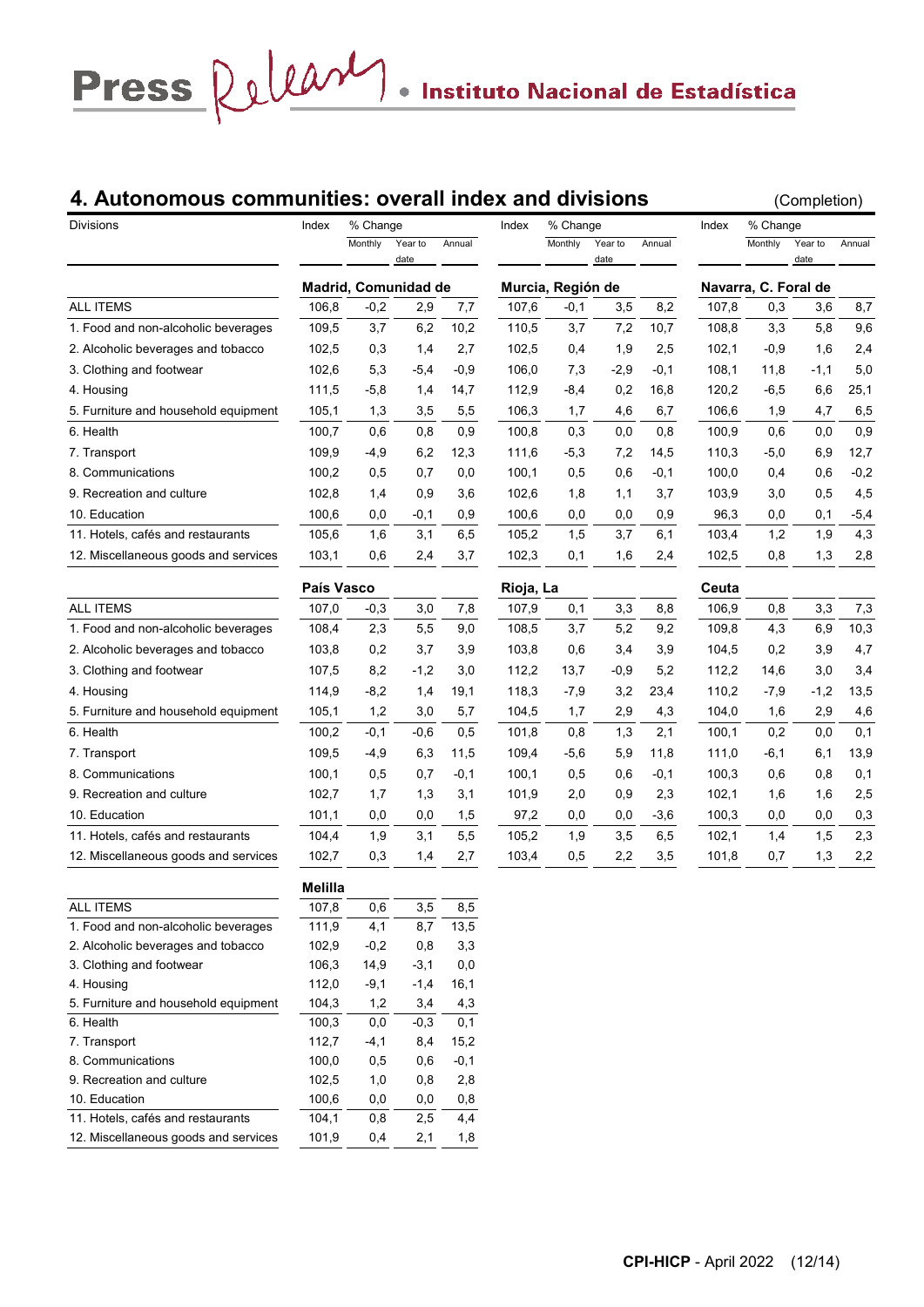# Press Relear . Instituto Nacional de Estadística

# **Consumer Price Index at Constant Tax Rates**

Base 2021

# **April 2022**

## **1. National indices at constant tax rates: overall index and divisions**

| <b>Division</b>                            | Index | % Change |        |  |
|--------------------------------------------|-------|----------|--------|--|
|                                            |       | Monthly  | Annual |  |
| <b>OVERALL INDEX AT CONSTANT TAX RATES</b> | 107,9 | $-0.2$   | 9,3    |  |
| 1. Food and non-alcoholic beverages        | 109.3 | 3,4      | 10,1   |  |
| 2. Alcoholic beverages and tobacco         | 103,1 | 0,3      | 3,4    |  |
| 3. Clothing and footwear                   | 105,6 | 8,5      | 1,3    |  |
| 4. Housing                                 | 118,2 | $-7,7$   | 25,2   |  |
| 5. Furniture and household equipment       | 105,2 | 1,5      | 5,4    |  |
| 6. Health                                  | 101,1 | 0,2      | 1,3    |  |
| 7. Transport                               | 110.5 | $-4,8$   | 12,8   |  |
| 8. Communications                          | 100,1 | 0,5      | $-0,1$ |  |
| 9. Recreation and culture                  | 102,3 | 1,5      | 2,9    |  |
| 10. Education                              | 100.8 | 0,0      | 1,2    |  |
| 11. Hotels, cafés and restaurants          | 104.9 | 1,7      | 5,8    |  |
| 12. Miscellaneous goods and services       | 102,8 | 0,5      | 3,0    |  |

# **2. National indices at constant tax rates: overall index and special aggregates**

| Special aggregate                                        | <i><u><b>Indice</b></u></i> | % Variación |       |  |
|----------------------------------------------------------|-----------------------------|-------------|-------|--|
|                                                          |                             | Mensual     | Anual |  |
| <b>OVERALL INDEX AT CONSTANT TAX RATES</b>               | 107,9                       | $-0,2$      | 9,3   |  |
| Processed food, beverages and tobacco                    | 108,1                       | 2,6         | 8,7   |  |
| Unprocessed food                                         | 109,6                       | 3,9         | 10,5  |  |
| Food, beverages and tobacco                              | 108,6                       | 3,0         | 9,3   |  |
| Unprocessed food and energy                              | 121,3                       | $-6,9$      | 28,0  |  |
| Industrial goods                                         | 113,0                       | $-3,7$      | 15,8  |  |
| Durable industrial goods                                 | 103,7                       | 0,8         | 4,0   |  |
| Energy products                                          | 129.7                       | $-13.5$     | 41,7  |  |
| Fuels                                                    | 123,9                       | $-6.4$      | 29,9  |  |
| Industrial goods excluding energy                        | 109,1                       | 0,0         | 9,6   |  |
| Industrial goods excluding energy products               | 104,2                       | 2,7         | 3,3   |  |
| Services                                                 | 102,8                       | 1,0         | 3,3   |  |
| Services without rentals for housing                     | 103,0                       | 1,1         | 3,4   |  |
| Overall index excluding food, beverages and tobacco      | 107,7                       | $-1,3$      | 9,2   |  |
| Overall index excluding rentals for housing              | 108.2                       | $-0,2$      | 9,5   |  |
| Overall index excluding energy products                  | 104,9                       | 2,0         | 5,0   |  |
| CORE INFLATION (Overall index excluding unprocessed food |                             |             |       |  |
| and energy products)                                     | 104,3                       | 1,8         | 4,4   |  |
| Overall index excluding tobacco                          | 108.1                       | $-0,2$      | 9,4   |  |
| Overall index excluding services                         | 111,1                       | $-0.9$      | 13,0  |  |
| Overall index excluding liquid fuels                     | 106,8                       | 0,5         | 7,8   |  |
| <b>OVERALL INDEX AT CONSTANT TAX RATES AND SUBSIDIES</b> | 107,9                       | $-0,2$      | 9,3   |  |